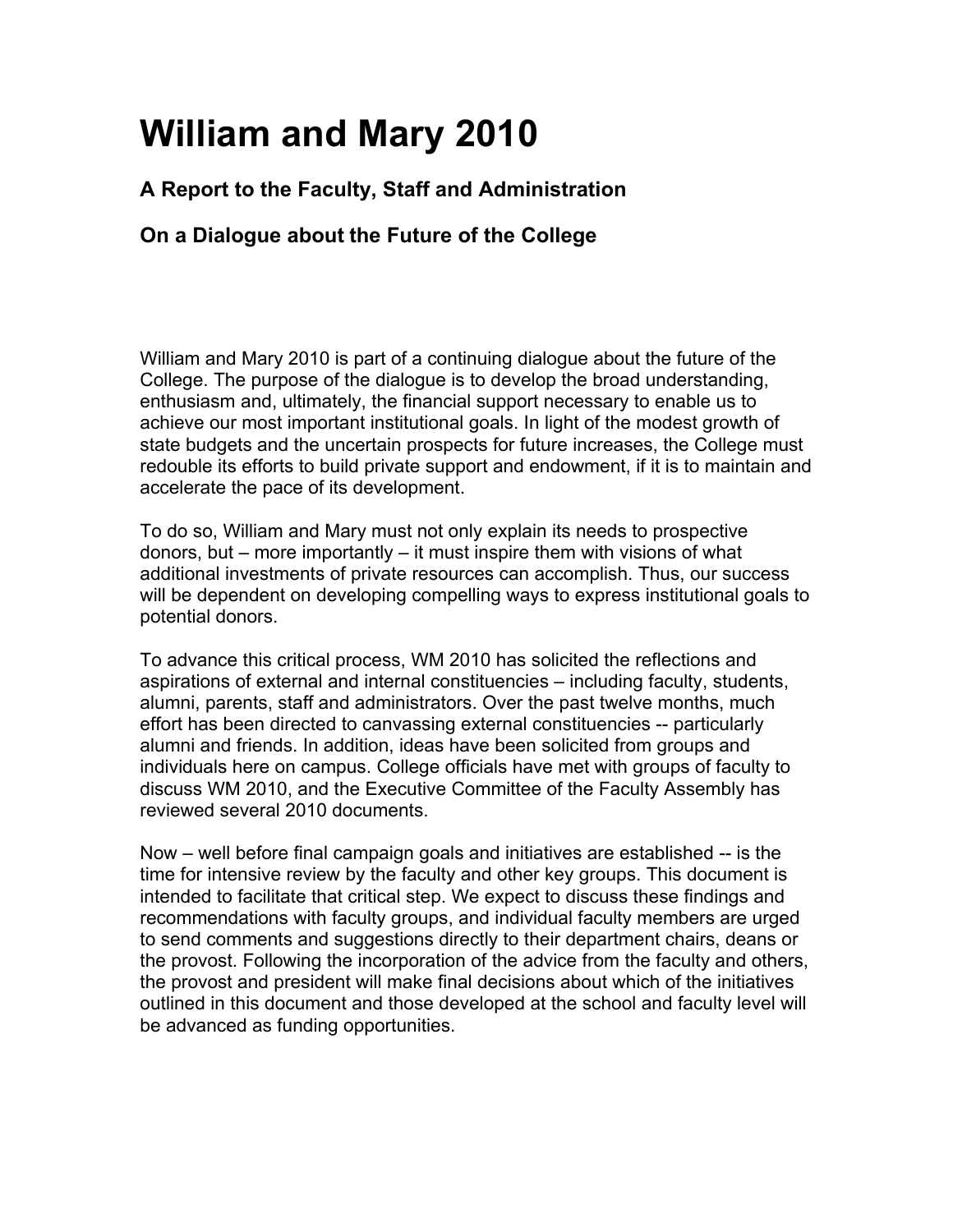Obviously, additional academic discussion, planning and, in some instances, approval by appropriate committees will be required. The College's normal procedures will be followed.

#### **Building on Planning Principles of the Past**

 WM 2010 embraces the extensive planning efforts that have been ongoing at the College since 1993. Its basic findings and many of the proposed initiatives are intimately tied both to William and Mary's traditional strengths and institutional priorities reaffirmed or established by the strategic planning process.

 Indeed, the most striking and gratifying finding of the initial phase of WM 2010 is the strong consensus among external constituencies about the most distinctive and important elements of the William and Mary experience: the centrality of teaching, the surpassing value of intellectual partnerships between students and faculty, strong focus on the liberal arts and sciences, and our intimate size and residential character.

 These are, of course, precisely those elements designated "planning principles" by the 1994 strategic plan and reiterated in many succeeding documents. Few institutions enjoy such a strong and broad consensus about guiding principles, a situation that bodes well for our efforts to enhance private support for William and Mary.

In addition to this valuable consensus about first principles, many of the proposals that have surfaced during the discussions were earlier articulated by faculty and administrative planning groups meeting in other contexts (e.g., a capstone research or scholarship experience for all undergraduates); grounded in long-standing needs cited by the strategic plan (e.g., additional student financial assistance); or based on a happy coincidence of existing College strengths and unanticipated opportunities (e.g., the Institute for American History and Democracy).

#### **Assembling the Findings and Proposed Initiatives**

WM 2010 was designed to answer one key question: Over the next decade, what must the College do to prepare its graduates to be global citizens and leaders in the  $21^{st}$  century? To break the task down into manageable proportions, we went on to ask the following four questions:

- o **How can we enhance William and Mary's exceptional educational experience?**
- o **How can we foster in each of our students a sense of civic and social responsibility and a commitment to the public good?**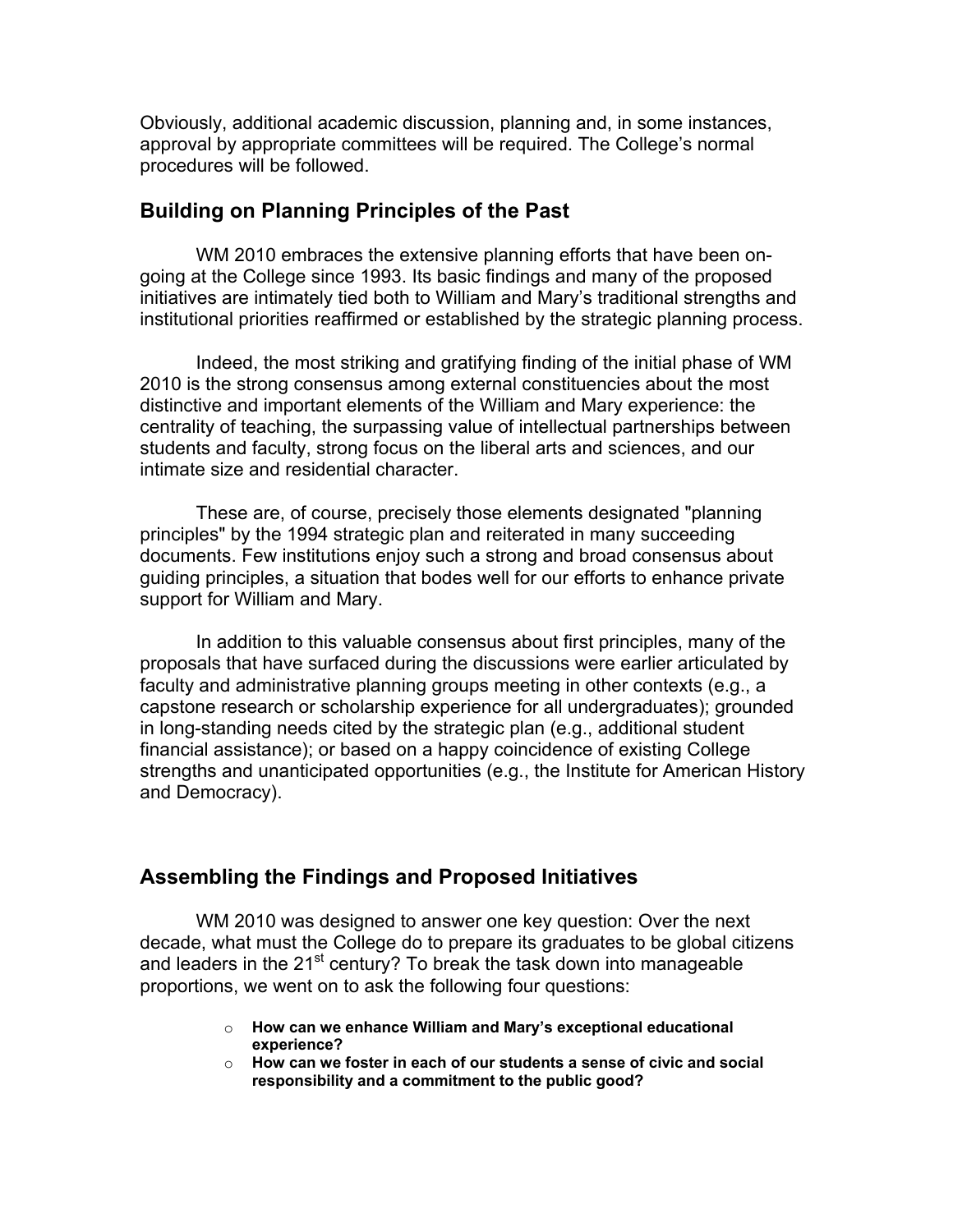- o **How can we provide future students the global perspective needed to operate effectively in an increasingly interconnected world?**
- o **What is the definitive feature of the William and Mary experience?**

Throughout the fall and winter of 1999 and the spring and summer of 2000, the College contacted by mailings, e-mail messages, periodicals, postings on a web site, letters from the president, and individual and group meetings, some 20,000 alumni, students, faculty, staff and administrators to solicit their answers to these questions. We received some 1,500 thoughtful replies – some in the form of lengthy letters, others as brief e-mail messages, many as comments during meetings. As most of our alumni were undergraduates here, it is not surprising that overwhelmingly they focused on the undergraduate experience.

 From the array of comments and thoughts, we have distilled the following WM 2010 general findings:

- **There is wide agreement about the most valuable elements of a William and Mary education: the liberal arts tradition, close faculty-student relationships, intimate size of the College, residential character, and an emphasis on critical thinking and communication skills.**
- **Respondents share a common feeling that the rigor of the William and Mary experience provides great dividends to graduates. This dedication to excellence teaches a brand of intellectual self-reliance and instills a sense of confidence that are invaluable in today's demanding world.**
- **The word** *balance* **was used by many of the respondents in characterizing the education William and Mary has traditionally offered. This educational philosophy rests on the recognition that while the academic training must remain preeminent, extracurricular and co-curricular elements are also important to the development of well-rounded individuals.**
- **There is growing recognition that in addition to honoring the best traditions of the past, the College must continue to grow and develop, always testing new ideas, methods and techniques. Respondents evidenced considerable enthusiasm for the infusion of advanced technology into the curriculum, but with the important caveat that computers never be allowed to supplant human relationships. The essence of a William and Mary education must remain the invaluable intellectual relationships between professors and students**.
- **Respondents to WM 2010 inquiries evidenced strong support for internationalizing the curriculum by sending more students abroad, attracting more foreign students, teaching foreign languages and cultures, and using advanced technology to promote interaction with students and faculty from interesting areas of the world.**
- **There is strong support among our alumni and friends for supplementing the excellent education offered by our liberal arts curriculum by providing experiences that involve practical applications of knowledge. Included among the suggestions were independent research, internships and other forms of experiential learning.**
- **There is growing recognition that a student body diversified culturally, intellectually, ethnically and internationally can** *itself* **provide valuable learning opportunities for our young people. Support for learning opportunities provided by diversity was tempered by concerns that the College should never be driven by considerations of political correctness.**
- **Responses indicated a growing concern about the well-being of our nation and world, and an eagerness that the College play a larger role in the development of character, commitment to citizenship and voluntarism, and the cultivation of leadership skills among its students. While some respondents cautioned against**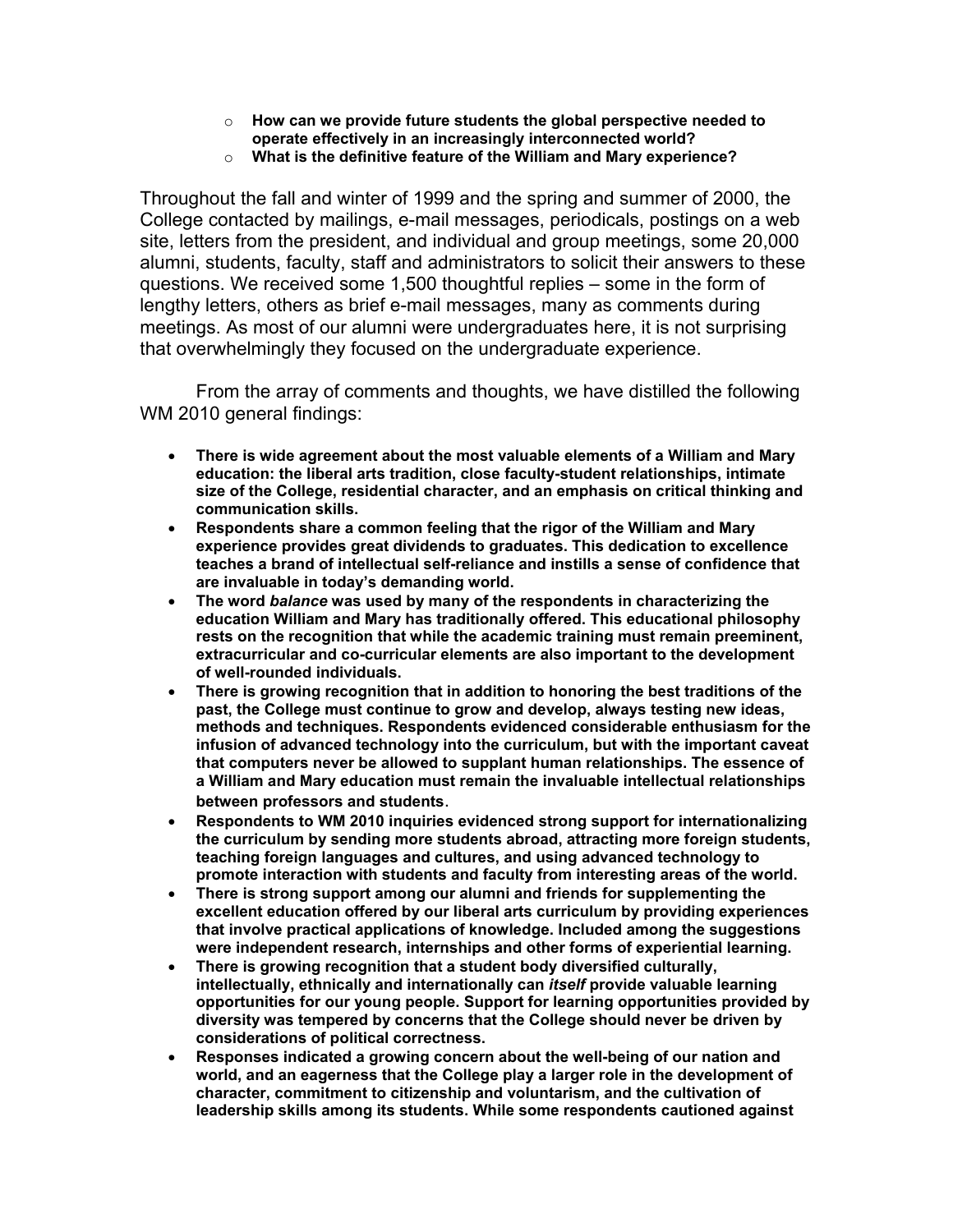**permitting these efforts to be centered on a narrow political agenda, all seemed to recognize the necessity of instilling a commitment to the public good in our young men and women.** 

• **Respondents understand that expanded fund-raising efforts will be necessary to realize the vision that the College is formulating. The fact that many respondents -**  *without prompting* **-- saw fit to make supportive remarks about fund-raising demonstrates that the messages being inculcated by the College's communication programs are creating a positive environment for future development.** 

# **Identifying and Planning Promising Initiatives**

 In addition to canvassing constituents about their ideas for the future, the College administration established three WM 2010 work groups to identify promising initiatives and conduct preliminary studies of their feasibility. The feasibility of the initiatives was assessed from the perspectives of their pedagogic suitability for William and Mary, their estimated effectiveness for our students and their appeal to potential donors.

 Composed of the provost, academic deans and relevant vice presidents, work groups were established to consider, respectively,

- o William and Mary and the Campus Experience,
- o William and Mary and the Community, and
- $\circ$  William and Mary and the World.

The charge of these groups was to identify potential initiatives from a variety of sources including,

- o Unfulfilled objectives of the strategic plan of 1994,
- o Promising ideas from earlier faculty planning efforts,
- o Pressing needs of the College (that might appeal to donors),
- o Previously unanticipated opportunities,
- o Suggestions from meetings with various internal and external constituencies, and
- o Responses to WM 2010's request for advice.

 The reports of the work groups were reviewed by the administrative staff at a retreat held on June 29-30, 2000. Some initiatives were redefined, while others were eliminated. The remainder of this report is comprised of descriptions of the initiatives arrayed under the WM 2010 rubric and findings.

# **Connecting the Campus, Community and World**

 The William and Mary experience will always be firmly based in the classrooms, laboratories and residence halls of the campus, a protected center where students can concentrate almost exclusively on learning. But this center is actually the innermost of a series of concentric circles, from which students, faculty and, eventually, graduates must venture out for greater understanding, knowledge and service.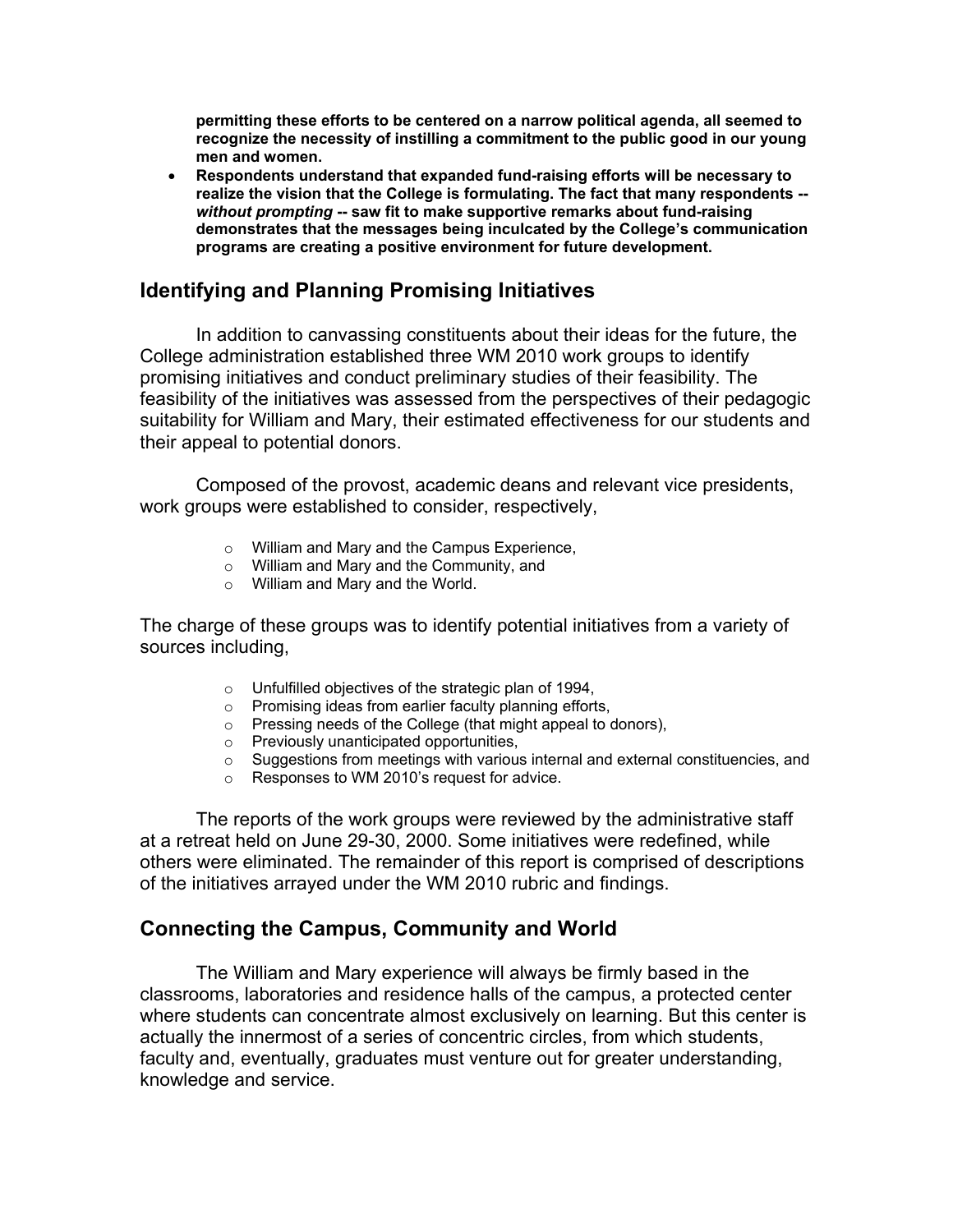The second circle is the community – not just Williamsburg, but our region, state and nation, which we are pledged to strengthen by preparing students who share a devotion to the public good, the commonwealth. Finally, the third circle is the world, endangered by complex problems with tangled etiologies and few simple solutions, challenged by new technologies so difficult to master that they often become obsolete before we are even capable of grasping their full potential, and filled with opportunities to create new knowledge and better living conditions for all.

 The key to effective education in such a world is to help students learn to move comfortably and effectively between and among the circles. During their short – but critical -- stay on campus, students must not only master lessons faculty have for them, but they must also become so comfortable with concepts, ideas and advanced methodologies that they are capable of applying them independently to create new knowledge and solve "real-world" problems.

It is becoming increasingly important for our students to leave campus to test their skills in situations that are as intellectually challenging as the world can make them. When students leave campus, however, it is not an end to the faculty's role. Indeed, professors must remain a source of inspiration, intellectual discipline and encouragement up to – and often well beyond – the time that students earn their degrees. This imperative leads directly to a consideration of what we must do on campus to prepare our young women and men for the future.

# **I. William and Mary and the Campus Experience**

The heart of William and Mary will always be the campus experience, based on the dedication of the faculty and focused on a tradition of academic rigor -- both at the undergraduate and the graduate and professional levels. Intellectual partnerships between the faculty and students will remain the core of the William and Mary experience, strengthened by appropriate co-curricular and extracurricular elements to promote a balanced life in a balanced university.

# **A. Academic Findings and Initiatives**

## **Finding 1: Maintain the strong liberal arts and sciences tradition**

On the undergraduate level, the College will not deviate from its traditional commitment to a strong liberal arts and sciences curriculum that blends a broad general education with in-depth experience in an academic concentration. In addition, we will continue to emphasize basic writing, communication and quantitative skills while introducing independent research, modern information technology, and off-campus learning experiences including study abroad,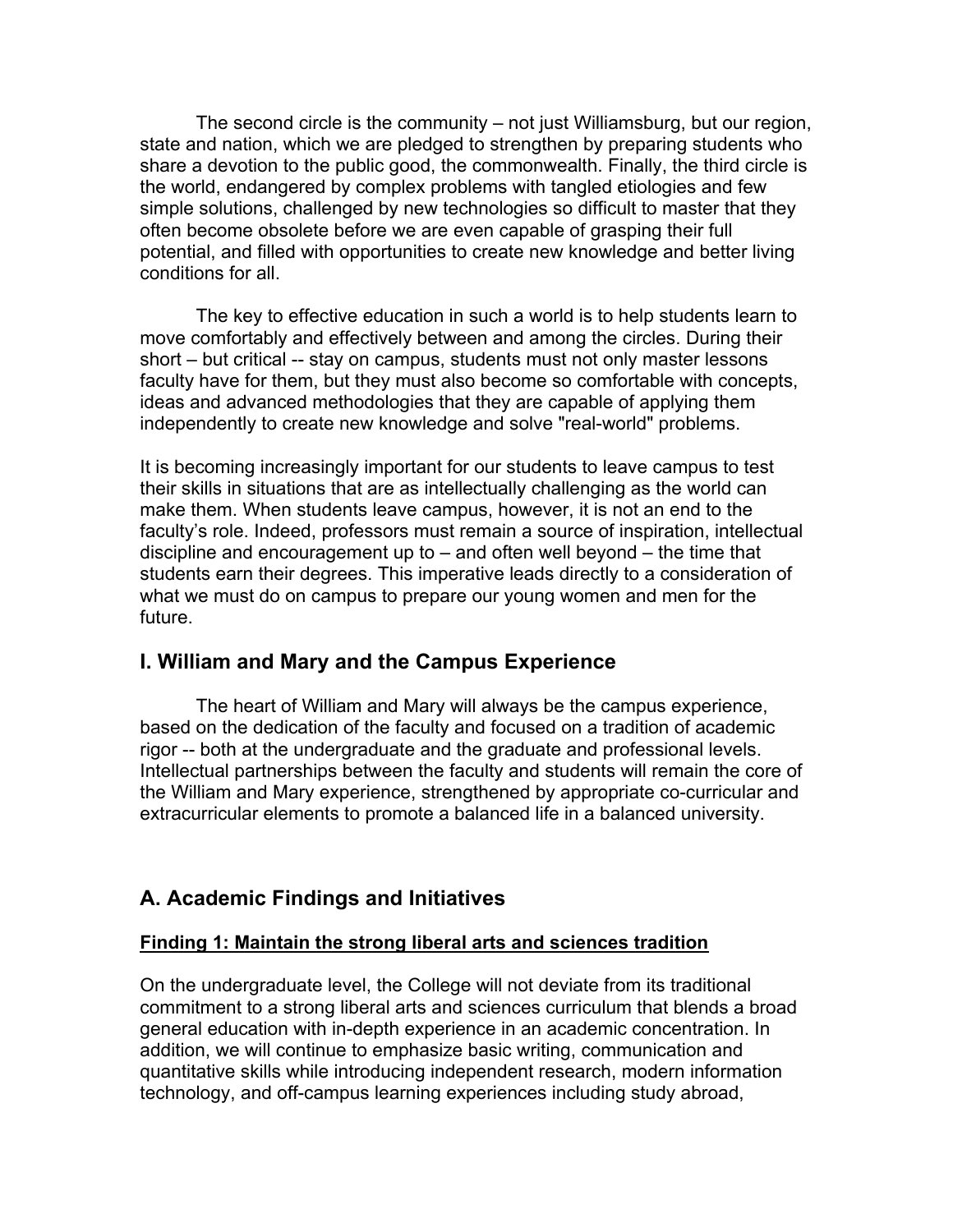internships and service learning. We will maintain our nationally recognized strengths in the sciences, humanities, social sciences and pre-professional education as we build high-quality programs in selected interdisciplinary fields.

# *Initiative A: Support and enhance existing core programs*

The strength and vitality of the academic and professional disciplines are the foundation upon which William and Mary's pre-eminence and reputation have been built. The College's devotion to the disciplines is the key to all that we have accomplished in the past and all that we are likely to accomplish in the future. For that reason, one of the primary objectives of our fund-raising effort is and will remain the strengthening of traditional academic disciplines by providing endowed professorships, faculty development funds and monies for on-going programmatic and research innovation.

Our faculty is the best in the nation at what they do -- that unique blend of personalized teaching at the human scale and scholarship and creative performance of internationally recognized quality. Since each member of our faculty has a primary appointment in one of the twenty-two academic departments in the arts and sciences or one of the four professional schools, their continuing health and intellectual vitality is the foundation and cornerstone of all we do. Maintaining their strength through enhanced programmatic support will continue to be the first priority of the College.

William and Mary will pursue the following goals to enhance its faculty and core strengths:

- $\circ$  Advance faculty salaries to the 75<sup>th</sup> percentile of our state peer institutions;
- o Increase number of endowed professorships;
- $\circ$  Seek funds for departmental and school support for faculty research, travel and professional development;
- o Identify opportunities to endow and name departments, schools and programs; and
- o Provide additional scholarship and research funds for students.

# *Initiative B: Strengthen interdisciplinary studies/clusters*

Respondents to WM 2010 felt strongly that our graduates should be able to think and analyze critically in a variety of areas whether they be familiar or novel, local or global, traditional or "cutting-edge." WM 2010 calls for a balanced excellence resulting from a personalized academic environment offering a far-reaching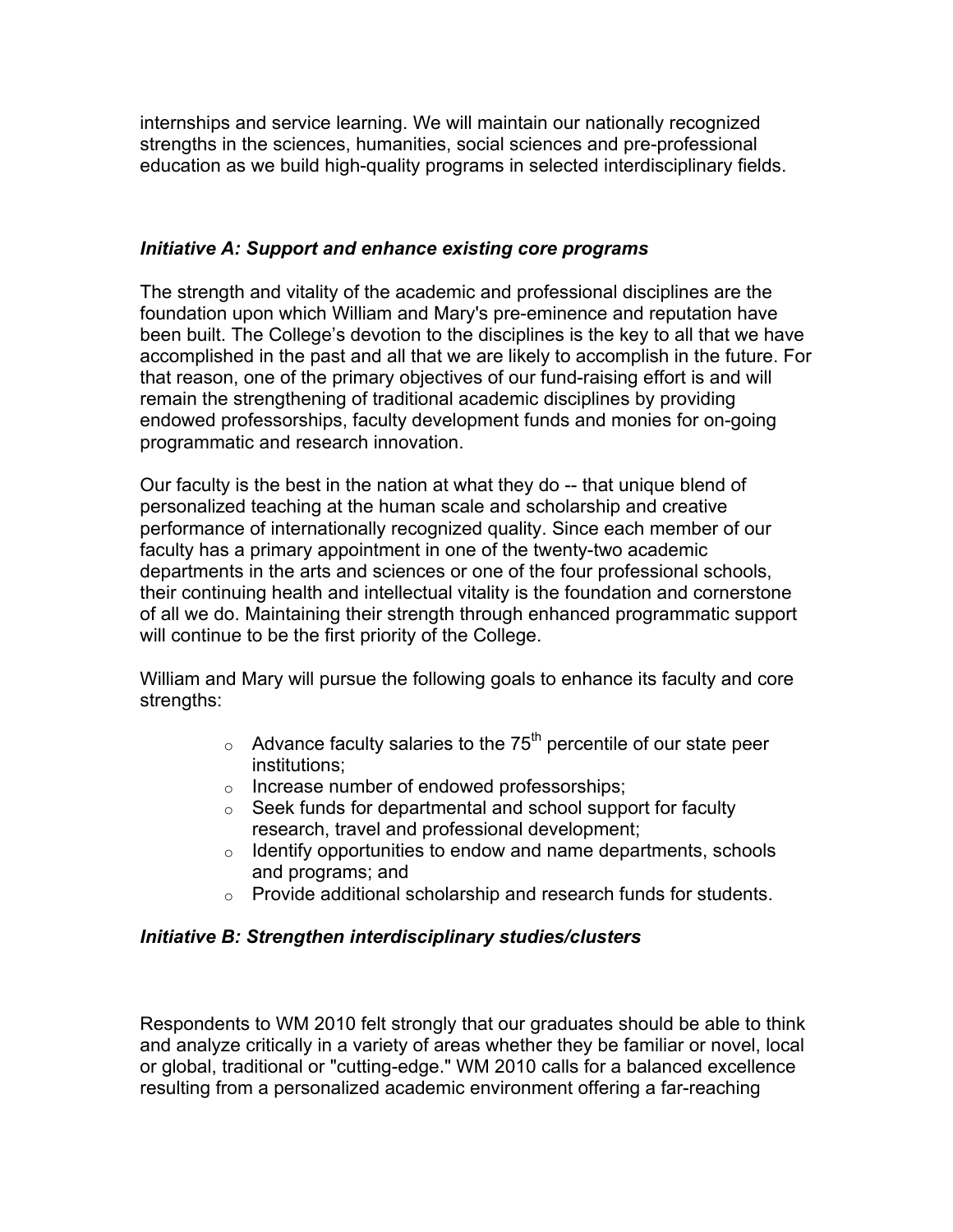variety of subjects and experiences and preparing students for a lifetime of learning in changing situations.

To achieve this objective, we will pursue several goals, including, 1) providing adequate financial and administrative support for existing interdisciplinary programs, and 2) identifying new resources to reward academic entrepreneurship and creative interdisciplinary ventures that build on existing strengths. In particular, we should:

# **Assure support for current interdisciplinary programs:**

- o Stabilize funding for the Charles Center for student research/travel;
- o Obtain permanent funding for Graduate Center Programs for staffing, stipends, travel and programming;
- $\circ$  Set up and monitor institutional arrangements to assure student access to interdisciplinary opportunities;
- $\circ$  Provide permanent support for the Center for Public Policy Research; and
- o Sustain the Environmental Science and Policy minor (assuming success with Mellon Grant).

# **Find resources to nurture interdisciplinary curricular initiatives and to enable interdisciplinary research to thrive:**

- o Provide seed money, interdisciplinary challenge grants and interdisciplinary research projects; and
- o Designate funds to release faculty time for interdisciplinary initiatives.

## **Finding 2: Strengthen the traditionally close student-faculty relationships**

 The learning environment at the College will stay on a human scale. We will continue our commitment to faculty teaching students, to small class size, to one-on-one accessibility by all students to their teachers. We will continue to hire and to support faculty who love the art and craft of teaching and see these as vital components of their lives as active scholars. To further strengthen these relationships and to ensure that each student enjoys the benefit of faculty mentoring, we will provide an opportunity for all undergraduates to engage in research with a faculty member.

## *Initiative C: Provide research opportunities for all undergraduates*

Over the past several years, William and Mary has adopted undergraduate research as a method to transform its students from passive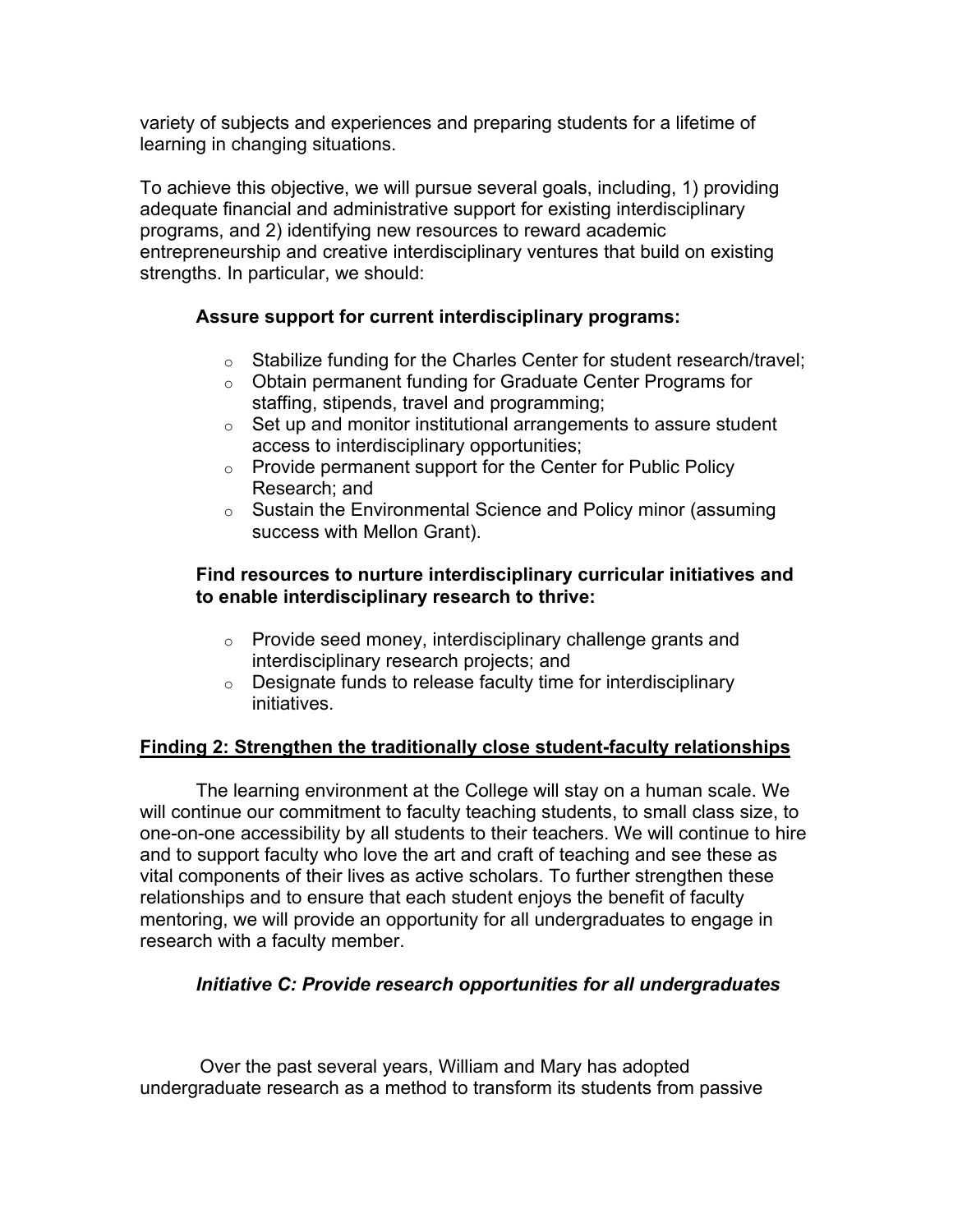learners who simply absorb what they are taught, to active, independent learners who know how to formulate important questions and seek novel answers to them. The process begins with the freshman seminar, a requirement for all students, which stimulates intellectual curiosity and develops research skills.

A required upper-level research experience (independent study, honors project, senior thesis, research seminar) completes the process so that students leave with the analytical, research and writing skills that they will need throughout their careers. Summer and academic-year undergraduate research studies often relate directly to this upper-level requirement. At present roughly 60 percent of William and Mary students graduate having completed independent research, a situation enhanced by funding for approximately 200 students to engage in supervised research during the summer. Surveys of our alumni tell us that undergraduate research is the part of their education that they value most highly. Expansion of undergraduate research will require:

- A new position of undergraduate research advisor in the Charles Center;
- Additional faculty positions in selected departments based on student demands for upper-level research seminars;
- Summer housing grants to enable students to pursue independent work; and
- Support for travel, equipment and research stipends to fund student research activities on the main campus or at other locations.

# **Finding 3: Maintain intimate size**

Growth in enrollment is neither projected nor planned. We believe that the current size of the student body is appropriate to the unique character of the William and Mary experience and cannot be increased without harming the student experience.

# **Finding 4: Emphasize critical thinking and communication skills**

The value-added of a William and Mary education for students of the 21<sup>st</sup> century is in becoming lifelong learners capable of change and innovation and able to communicate with their colleagues, their peers, their future employers and all who will depend upon them for leadership. Development of critical thinking skills is an integral part of the curriculum as reformed in 1994. We continue our commitment to educate graduates skilled in communication, the use of technology and critical thinking.

# **Finding 5: Maintain academic rigor and dedication to excellence**

 The hallmark of the William and Mary experience is and will continue to be an unswerving commitment to excellence and to intellectual rigor. The key to this goal is attracting, developing and retaining an excellent faculty.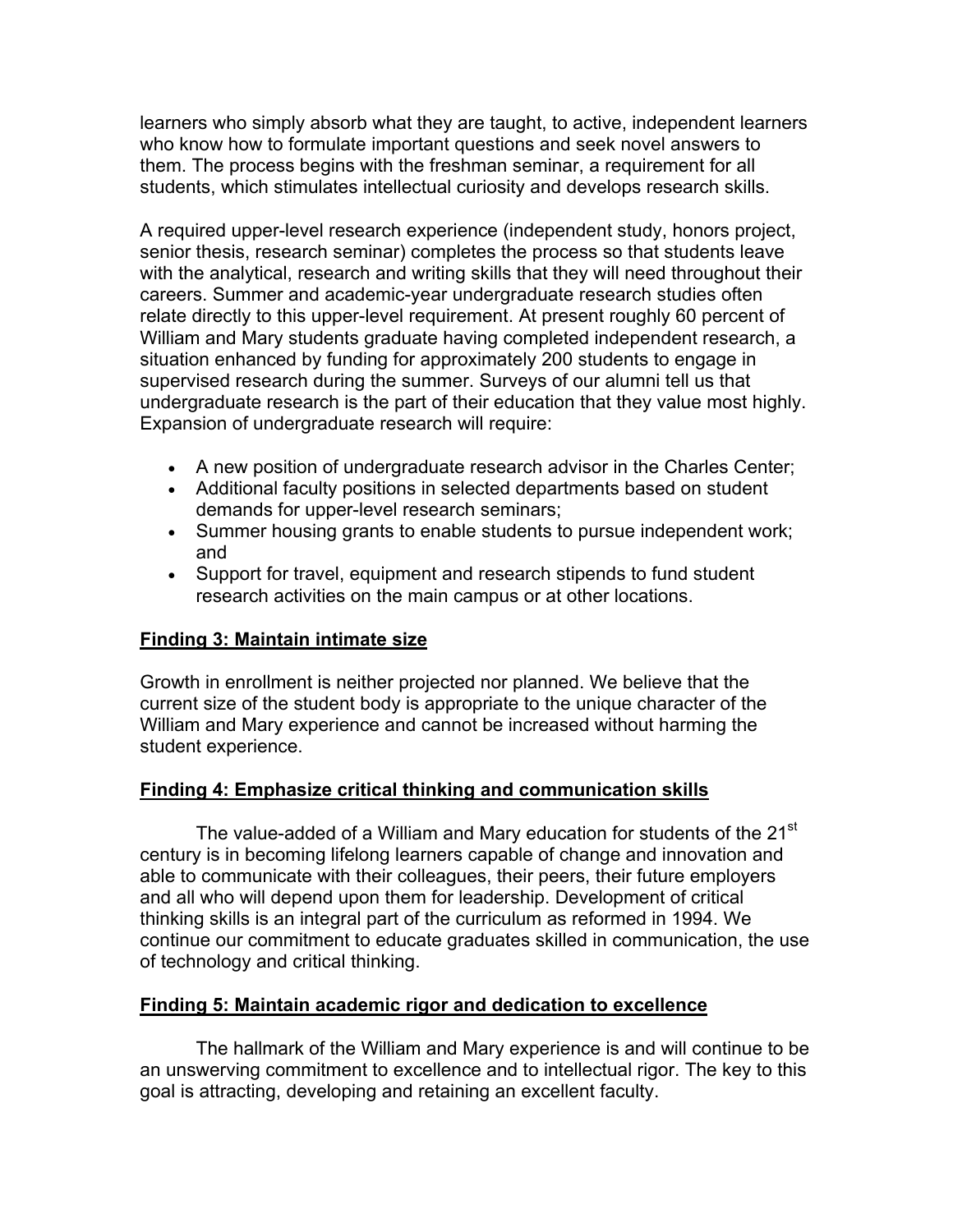## *Initiative D: Support a full range of development projects to*

#### *assure the faculty's career-long success as scholars and teachers*

The faculty is the College's most important asset. This is reflected in the responses to WM 2010 in which the importance of the overall quality of the faculty as well as the cherished individual relationships with faculty were cited repeatedly as strengths of the College. In an increasingly competitive academic marketplace, however, it becomes ever more difficult to hire, retain and support the finest faculty. We now routinely compete with top Research I universities, corporations and government agencies in our hiring and retention. The rapidly changing and expanding world of technology and scholarship means that faculty must continue their intellectual growth and development throughout their careers. How then to compete, to assure our students that the faculty who teach them are the best in the world, to enable the faculty to grow intellectually and creatively throughout their careers, and to fulfill our obligation to train our own graduate students to be competitive in the academic marketplace?

From the moment we hire and provide the needed physical assets to assure the initiation of successful careers for our faculty, we need to support faculty development that enhances teaching; enables faculty to sustain and develop their research, scholarship and creative activities; allows continuous training in new technologies; and builds the intellectual capital that knowledge-based entities must create.

The core of any set of initiatives to sustain and nurture the faculty as lifelong teachers and learners must be support for research in terms of funding for libraries, labs, studios, and the other essentials of active scholarship and creative activity. We must have robust and sustained programs to allow our best teachers, supplemented by professional staff, to assist each of their colleagues to excel in the classroom, be they in their first or thirty-first year on the faculty - something William and Mary has demonstrated its ability to do though, to date, on too limited a scale.

Twenty-first century scholarship is not necessarily an individual exercise. Many active scholars -- faculty and their students – will often work on national and international teams. They must travel the world. They must have time and resources to interview, to survey, to visit labs, museums, libraries and field sites. They must write, present findings, and be accessible to other scholars, to the public, to policy-makers, to corporate executives and researchers, to the media. To be effective teachers on campus, our faculty and students will need the ability to be increasingly outward looking and externally engaged. Specific programmatic initiatives include:

• Twenty-five additional endowed faculty positions,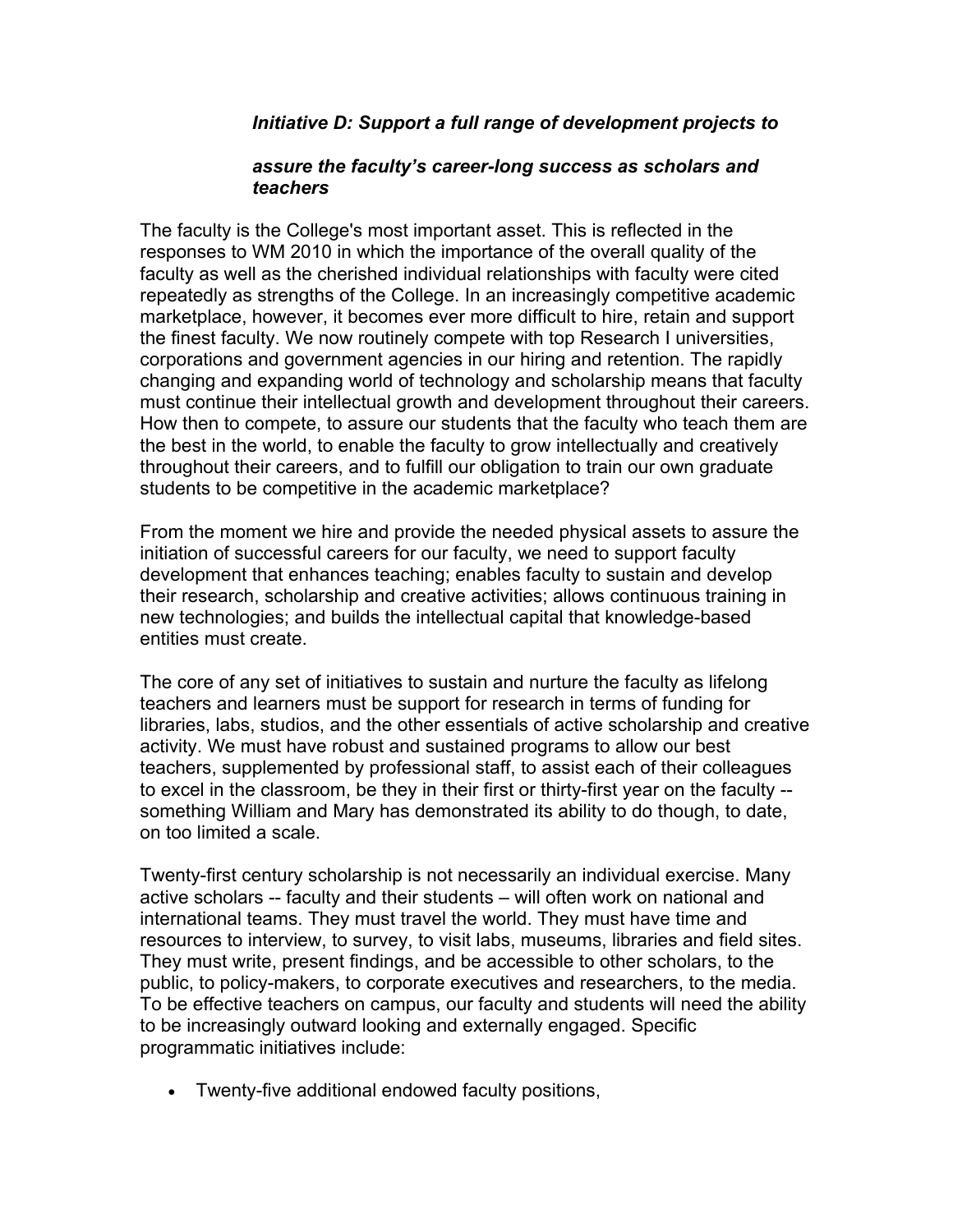- Enhanced support to develop the University Teaching Project,
- New faculty orientation programs and early career mentoring,
- Junior leave program,
- Enhanced FRA program,
- Increased deans' discretionary funds for scholarly travel and faculty revitalization grants,
- Faculty Commons/Center,
- Enhanced performance, rehearsal and studio spaces in arts,
- Increased IT and technology training and support,
- Annual equipment-recapitalization funds, and
- Faculty publication/editorial support.

## **Finding 6: Infuse advanced technologies into the curriculum**

 William and Mary has made significant progress in staying current in technological infrastructure and implementation. Nonetheless, we can do more.

# *Initiative F: Accelerate the infusion of advanced technology into the curriculum and classroom*

To provide more powerful learning experiences and equip students with skills to succeed in the future, William and Mary must infuse advanced technology throughout its undergraduate and graduate curricula. Classrooms must be equipped to handle current and future technologies and to allow seamless use of advanced information systems as well as traditional audio and video. Two primary objectives guide this instructional technology initiative: 1) Faculty throughout the College should understand and use technology appropriately to enhance teaching and research, and 2) William and Mary courses should incorporate technology to support student learning as appropriate to the academic discipline and degree program.

The ability of faculty to infuse technology into their work depends directly on access to faculty development and to high-tech facilities. A full range of faculty development programs and technical support services must be provided for all departments and programs. Central to this effort is modeling by faculty peers. Enabling faculty teams to collaborate on curriculum and technology design projects is also a promising strategy for change. Additionally, "just-in-time, justwhat's-needed" training and support is critical. As faculty use technology effectively, administrators must ensure availability of advanced technology in campus-wide facilities. Faculty need offices and labs for designing and piloting innovative curricula. Most of all, they need access to appropriately configured classrooms for teaching. Such high-tech facilities require continuous upgrading to remain state-of-the-art. Among the specific needs are:

## **Initial technology upgrades and renovations:**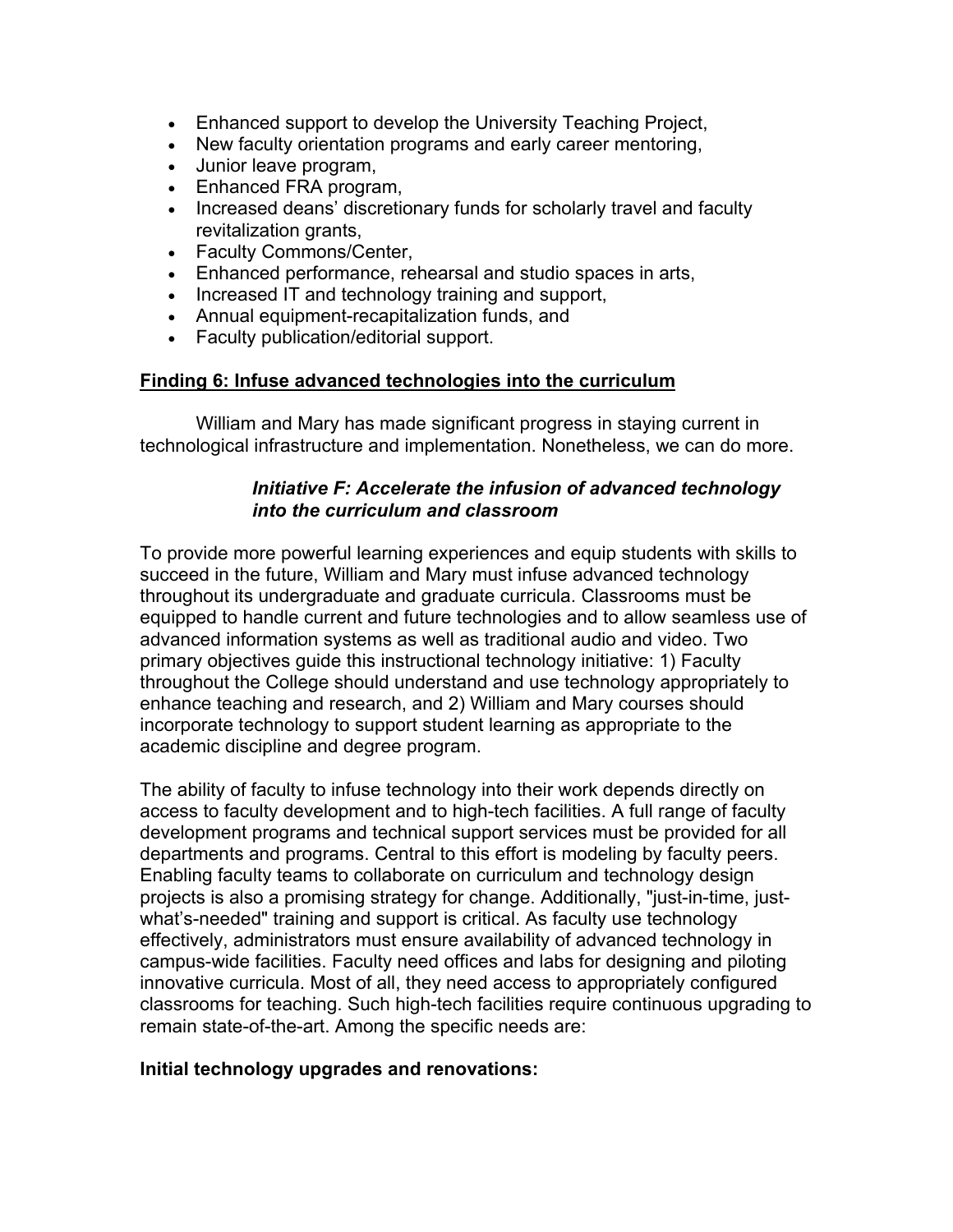- o 40 general purpose classrooms,
- o 15 special-purpose media enhanced classrooms,
- $\circ$  3 computer enhanced classrooms (50-seat average),
- $\circ$  3 additional public access computer clusters (70-seat average),
- $\circ$  3 central video conferencing studios (small, medium and large),
- $\circ$  3 full-featured large group auditoriums (technology only),
- o Faculty digital centers (social and life sciences), and
- o Student digital center (Swem Library).

#### **Continuous technical assistance and support:**

- o Annual updates to departmental labs (e.g., Physics, Public Policy),
- o Additional lab classroom support technical staff,
- o Additional academic departmental liaisons, and
- o Maintenance of baseline classroom technology.

#### **Classroom renovations:**

- o Upgrades on all standard classrooms and lecture halls, and
- o Expenditure of approximately 3 percent of original investment on infrastructure and furnishings per classroom per year.

#### **Finding 7: Emphasize the practical aspects of learning and knowledge**

 We have and will continue to increase opportunities for our students to engage in internships, practica and service-learning projects. In addition, we will encourage and support faculty, when relevant, to continue to engage our communities by research and professional consulting and to bring to campus as teachers, mentors and visitors those practitioners of the liberal arts and sciences and professions critical to our students.

## *Initiative F: Enhance internship options*

Internships serve the critical function of enabling students to complement their on-campus educational experiences with off-campus practical experiences. The availability of internships is becoming increasingly important to our ability to recruit students and to provide jobs for our graduates. As students and parents have become more sophisticated about career management, competitive institutions are being compared increasingly on factors such as the range and quality of internship offerings.

Educationally, students benefit from internships in a number of ways. Many internships provide essential financial support. Others -- paid and unpaid -- offer experiences relevant both to making informed career decisions and to obtaining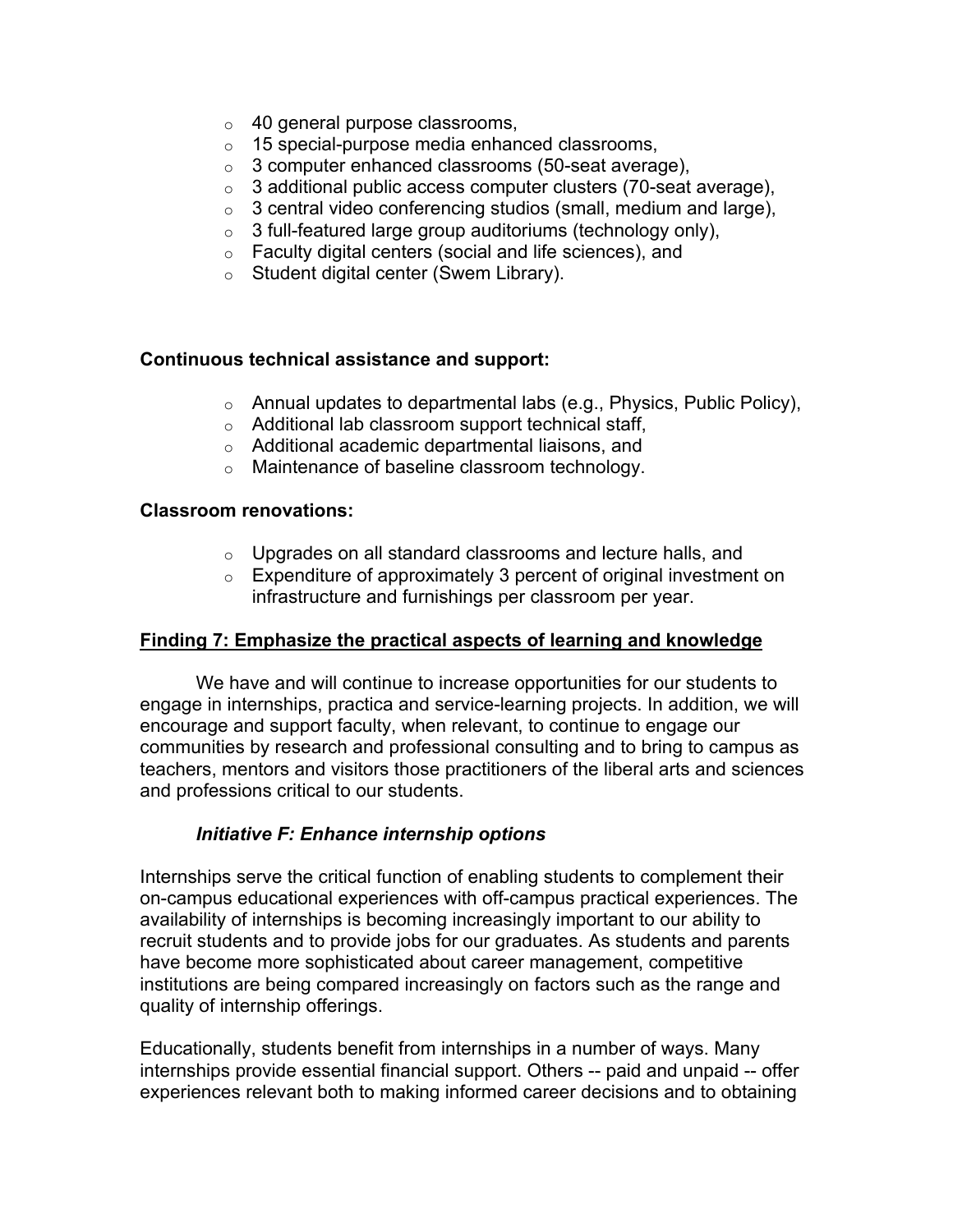desirable positions upon graduation. Still others are direct extensions of students' academic programs, providing practical or field experiences not available on campus. Frequently, these internships carry academic credit.

One of the most promising initiatives is the plan of the Graduate Center to provide internships for graduate students. A semester working for a corporation or government agency can add a valuable dimension to the academic careers of students in such diverse curricula as public policy, physics and history. Moreover, such ventures can provide true public services, as in the case of our graduate student teams now retraining community teachers in the new Standards of Learning in math and sciences.

Currently, the Office of Career Services provides a database of existing internship opportunities for undergraduates and assists students in gaining access to them, as do the schools and departments. To enhance internship opportunities, the College must work with companies, organizations and alumni to expand the number and range of valuable internship opportunities available. It must also provide information to students to help them, 1) make informed choices about internship opportunities, and 2) pursue suitable opportunities successfully.

# **Finding 8: Enhance diversity without falling prey to political correctness**

It is imperative for any college in the  $21<sup>st</sup>$  century to have a faculty, staff and student body that is representative of the increasingly pluralistic and diverse culture of America and the world. We will pursue this in the context of excellence and the understanding that living and studying with young men and women and faculty of broad experience and diverse cultural traditions is not only enriching but is, in fact, essential to the goal of developing well-educated citizens of the world.

# *Initiative G: Enhance the diversity of the student body*

With the exception of Hispanic students, the enrollment of under-represented groups at William and Mary has declined significantly since 1995. The most significant decline is occurring among African American students -- from 351 students in 1995 to 242 students enrolled in 1999. This decline in enrollment of under-represented groups must become a critical concern of the College. Recent research supports anecdotal evidence that diversity on college campuses promotes positive outcomes for all students -- both white students and students of color. Moreover, we know that our current students are not satisfied with our relative homogeneity. Once the numbers of under-represented groups have begun to decline, it becomes increasingly difficult to recruit students of color. It will take the effort of all members of the College community to reverse this trend by focusing on four areas: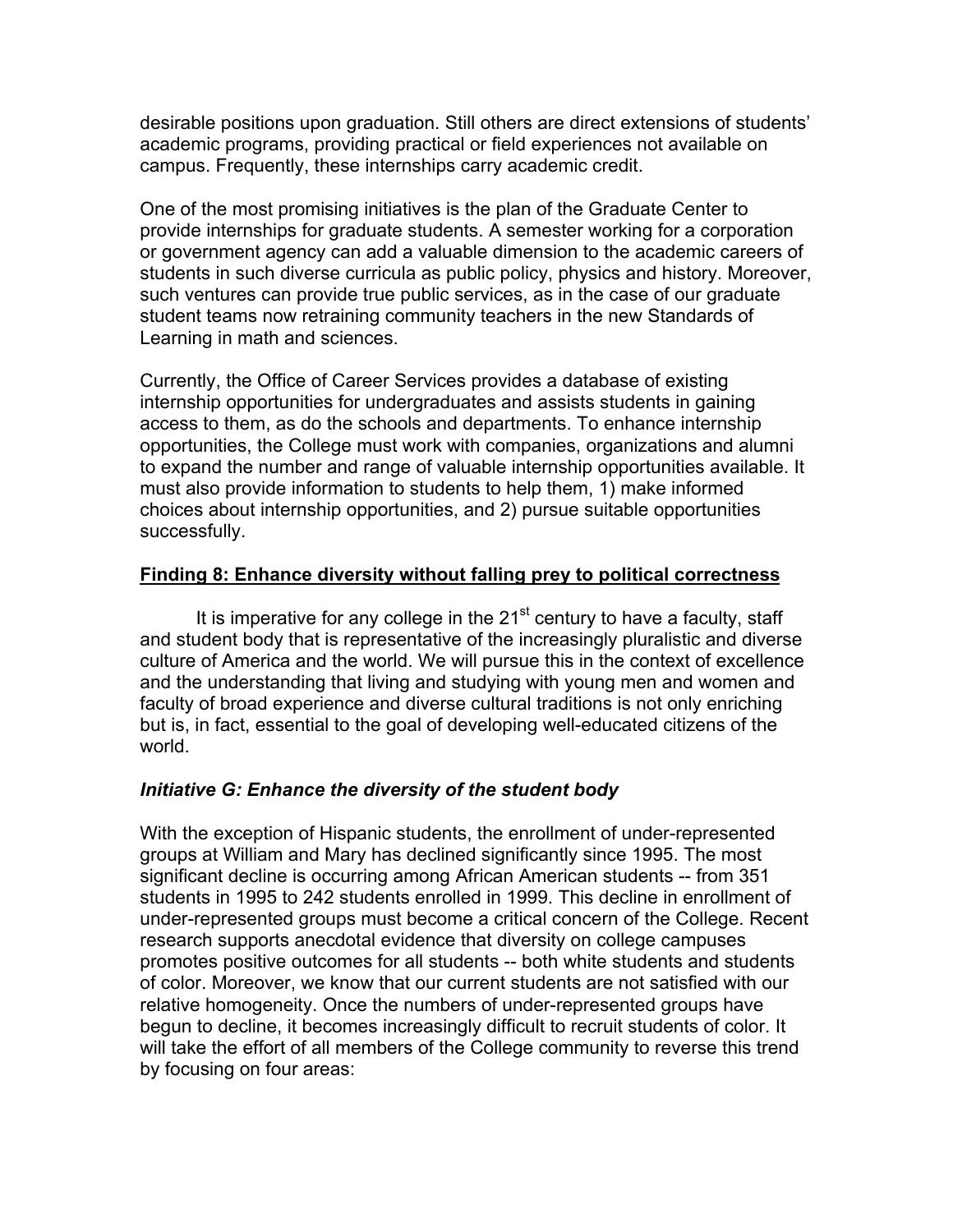**Financial Aid** -- Survey evidence continues to confirm that many applicants of color are receiving significantly more financial aid and scholarships from other institutions. Each year, the Office of Admission conducts informal telephone surveys with African American students who are admitted but who do not attend. This year approximately 30 percent indicated that the lack of financial aid or merit scholarships was a significant factor in their decision not to enroll at William and Mary.

**Summer Programs** -- Both current students and alumni who attended one of the numerous College-sponsored summer programs during high school indicate the programs were positive factors in their decision to enroll at William and Mary. Currently, only one such program exists: a science program sponsored by the Hughes Corporation. Establishing similar programs in business, computer sciences, or the social sciences or founding a Summer Science Academy could provide great boosts to our recruitment effort. The Office of Multicultural Affairs currently administers summer programs, and that office would need additional resources if other programs were added.

**Admission Office Initiatives** -- The Office of Admission has begun to focus more staffing and resources in recruiting students of color, but additional funding is needed to expand programming and outreach. Funding would enable admission counselors to travel throughout the state and surrounding region more frequently, and would support more recruiting programs both on campus and in selected areas. Particular emphasis should be placed on establishing better connections to schools in the District of Columbia, whose students can attend William and Mary at in-state costs.

**Faculty Initiatives** -- The potential for funding initiatives to enhance the experience of cultural diversity on our campus is also great. Collaborative programs to explore the African American experience or funding for the William and Mary Gospel Festival or the Virginia Indian Resource Office are worthy of consideration.

# **Finding 9: Provide additional financial assistance for our students, both undergraduate and graduate**

 On both the undergraduate and graduate and professional levels, there is a serious shortfall between the financial assistance William and Mary can provide and the aid that students need. On the undergraduate level, the estimated shortfall is now \$2.1 million annually, and the needs of graduate and professional students (most of whom are financially independent) are substantial as well. This situation arises from the fact that the growth of philanthropic and public support for financial aid has not kept pace with mandated tuition increases, and is exacerbated by the fact that many of our private competitors are providing deep discounts and more financial assistance to attract the best students – those the College needs to enhance its academic programs.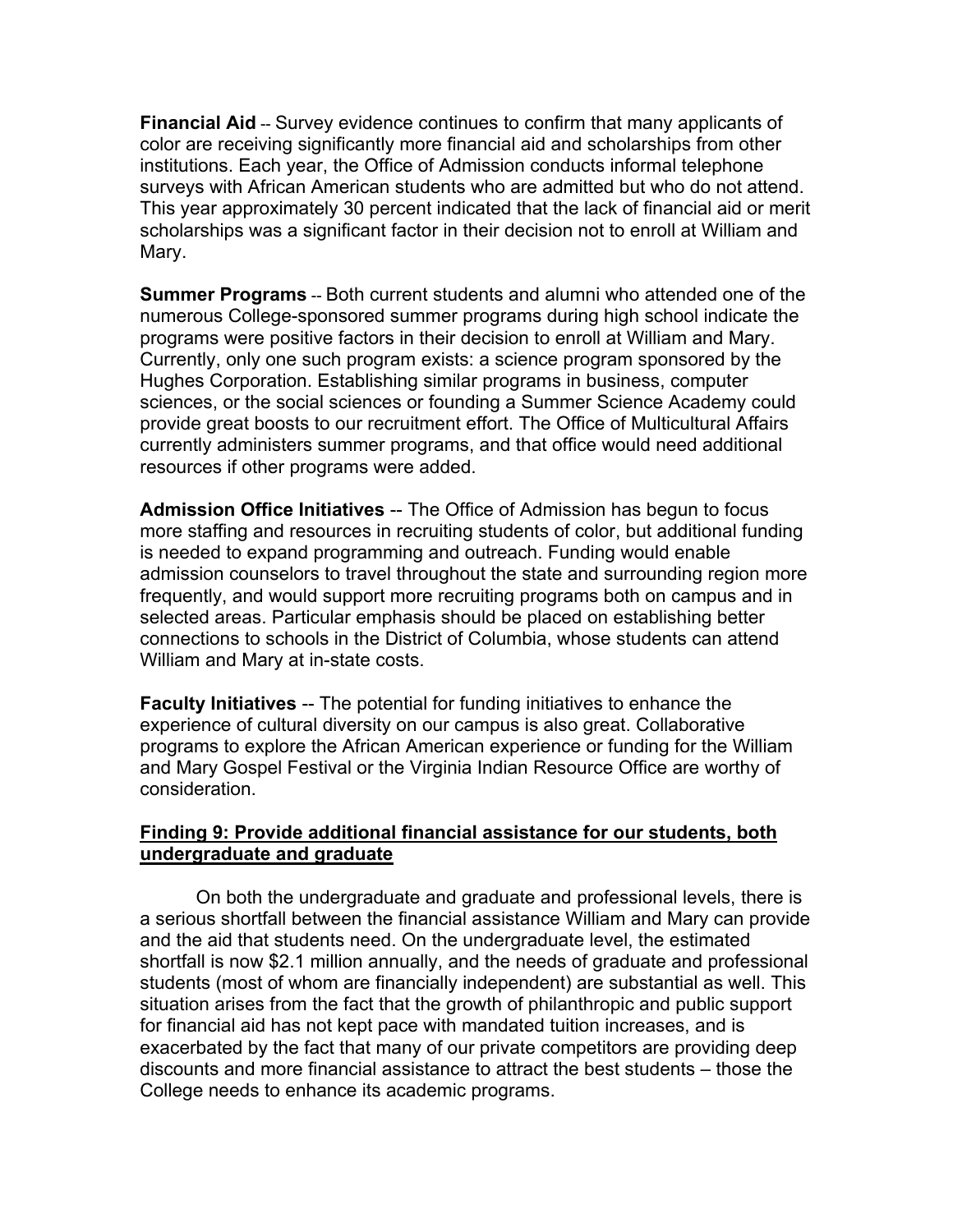#### *Initiative H: Provide additional financial assistance for our students*

Financial assistance can be awarded on the basis of demonstrated need through the Free Application for Federal Student Aid (FAFSA), or by awarding scholarship dollars based on factors other than need. Merit scholarships and athletic scholarships fall into this latter category. In setting priorities for providing financial assistance, funding for both financial need and merit should be considered.

**Financial Aid** -- The College remains strongly committed to a financial aid program that will help maintain a strong, diverse student body. Our objectives continue to be eliminating cost barriers and making certain that aid offerings are competitive with those of peer institutions. In the first of these areas, the College has made progress during the past two years. An extraordinary aid commitment by the Board of Visitors and a strong investment market reduced our students' unmet financial need almost 50 percent from \$3.9 million in 1998-1999 to \$2.1 million in 1999-2000, a reduction that will continue in the current year.

Further reducing the gap will be difficult, because state, federal and College programs have not kept pace with demands for support. On the federal level, new aid appropriations have shifted significantly from grant to loan programs. As a result, needy Virginia students must supplement their expected family contribution and College gift funds by borrowing or working an average of \$2,552 annually to meet their full expenses. For non-Virginians, the average work/loan self-help amount is \$6,460. For the 100 highest need non-resident students, however, the gap is substantially higher, as their average amount not covered by family contribution and grant is \$10,912 annually, or almost \$44,000 for their four years.

**Merit Scholarships** -- The most obvious goal in awarding merit scholarships is to attract exceptionally strong students to attend William and Mary. Institutions may use their scholarship dollars as "leverage" to recruit a certain student to the institution. In addition to the goal of attracting talent, some institutions use merit scholarships to involve other constituencies (outside the institutional community). Donors are frequently interested in contributing to merit scholarships, but any approach to increasing our merit aid will need careful consideration and planning.

**Additional Support for Graduate and Professional Students** -- As tuition to William and Mary's graduate and professional programs has increased over the last decade, students in those programs have become increasingly hardpressed. Because most graduate and professional students are financially independent (no longer supported by their parents), many are forced to borrow heavily to finance their advanced education. There are indications that the prospect of debt load is beginning to discourage applicants, and the College is committed to increasing its aid to these students and to maintaining doctoral support at a nationally competitive level. It is not easy to raise private money to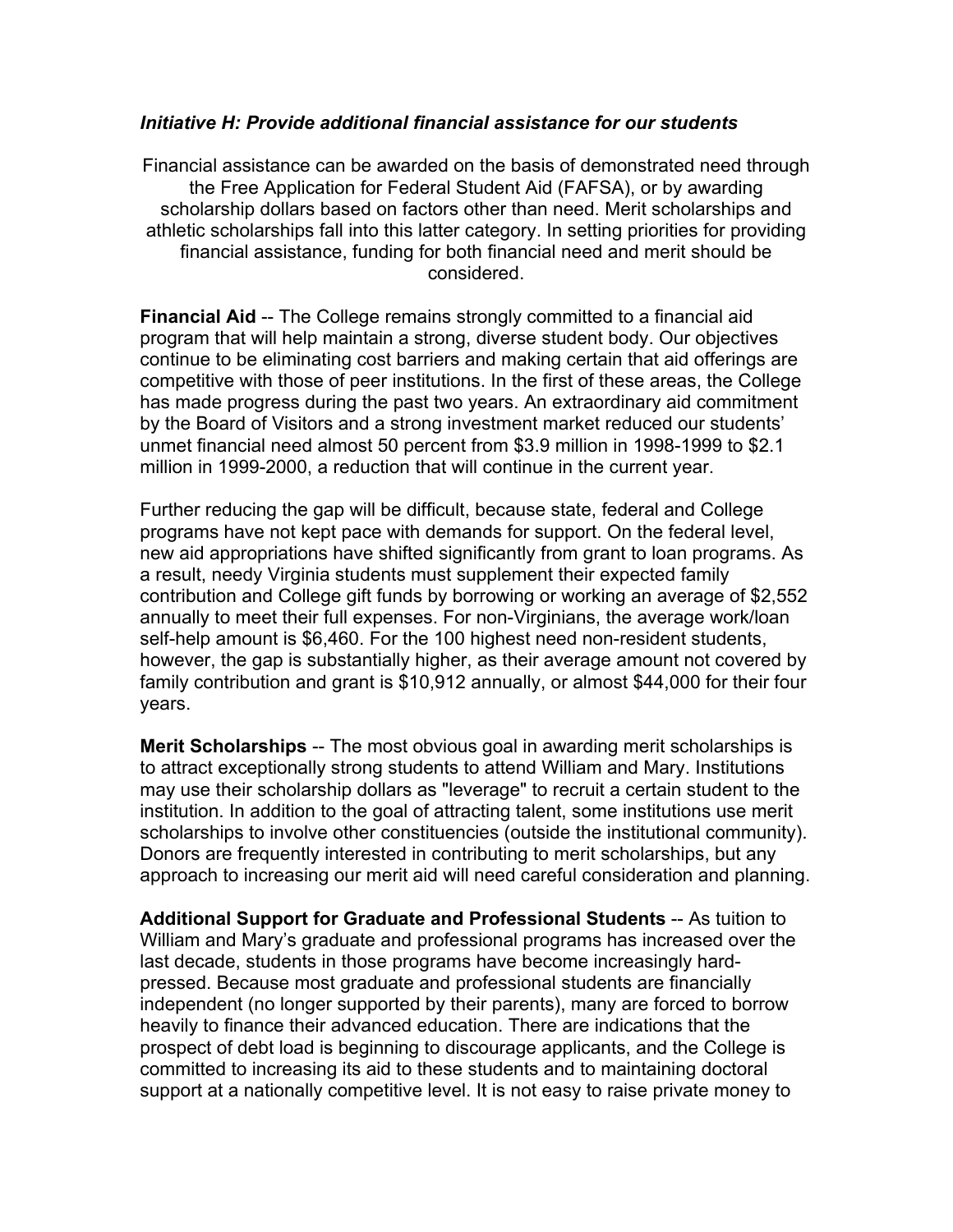support graduate students, though it is easier for some of the professional programs. We must be aggressive in our efforts, and also encourage faculty who can fund students through research grants.

**Athletic Scholarships** – Attracting student-athletes of the quality and character of those needed to compete in William and Mary's classrooms and on the playing fields has become difficult. Additional private support will be needed if the College is to sustain and enhance its reputation for educating scholarathletes.

## **Finding 10: Place more emphasis on character development, leadership, citizenship and commitment to the public good**

We increasingly realize that, in our complex society, our students often come to campus with much still to learn and explore about their roles as leaders, as contributors to the social good, as citizens of a participatory democracy that values both individualism and community. We must develop curricular and cocurricular programs that will give our graduates the kinds of insights, experiences and skills that will make them natural leaders who value integrity, compassion and character. The College itself must model responsible citizenship in all its interactions with its many constituencies.

# *Initiative I: Launch a citizenship/leadership program for undergraduates*

A central premise of WM 2010 is the enhancement of the College's proud tradition of educating responsible citizens and dedicated leaders. To that end, our citizenship/leadership initiatives will harness the synergy between our academic programs and student affairs to build a comprehensive and coherent program of in- and out-of-class learning experiences (both existing and new initiatives) that actively engage students in the study and practice of citizenship, leadership and service. Our goals are to provide students with a multidimensional understanding of the concept of citizenship; to provide them with skills and experiences to enhance their ability to lead; to use the campus as a laboratory for the practice of leadership and responsible participation in a democratic society; to use the educational experience to affirm that strength of character contributes to the public good; to develop in students the values of honor, responsibility and concern for others; and to encourage students to transform what they learn as undergraduates into a lifelong commitment to service, leadership and active citizenship.

The centerpiece of the program is the integration of the academic experience with the out-of-class life of the student into what will become a seamless experience for students. The program will build on already strong commitments to community service, on a legacy of political action and leadership, on the excellence of our academic programs, and on the passion William and Mary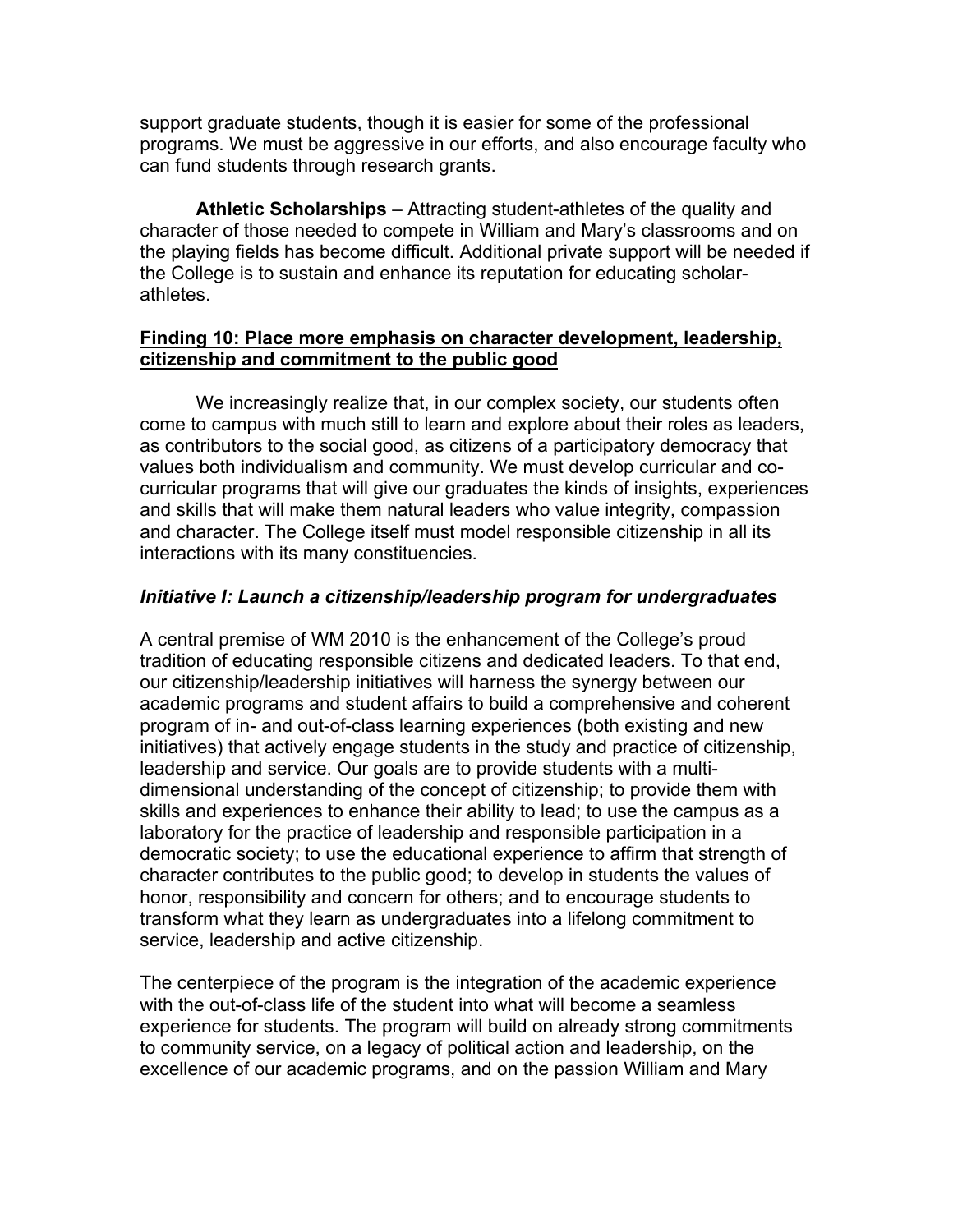students possess for becoming agents of positive change and leaders in society. Key program ingredients are:

 **The Sharpe Initiative** – Established in honor of the late philanthropist Robert F. Sharpe, this voluntary program (to be piloted in 2001) will link a service theme(s) with one or more freshman residences. Faculty with an interest in the theme will be invited to teach freshman seminars on the subject, to serve as the advisor of students in the residence, and to involve students (where possible) in their research. Funding will be provided to bring speakers and films on the topic to the residence hall, and grants will encourage students to undertake research on the topic in the summer between their freshman and sophomore years. The Office of Student Volunteer Services will develop service opportunities related to the theme.

 **Internships and service grants** -- Resources will be provided to help students undertake unpaid or modestly paid public affairs internships and research projects.

 **The leadership development program** -- A comprehensive leadership development program will be established by the Office of Student Activities to help students develop the skills and opportunities for active involvement in leadership.

**Support for classroom programs** -- Many academic offerings can be enhanced by bringing visiting policy analysts and politicians to provide "real world" experience to stimulate reflection, analysis and discussion of citizenship/leadership issues.

**Expanded capacity for the Center for Public Policy Research** -- The work of the center will be enhanced to expand its capacity to conduct public opinion surveys and client-based policy analyses, with an important goal of making systematic information about public opinion available across the College and throughout the curriculum.

 **Focus on the honor system** -- A campus-wide dialogue about what it means to live in a culture defined by honor and community will be developed by the Honor Council, the faculty and other campus constituents.

 **Continued support for the Office of Student Volunteer Services** -- Student commitment to service is an important theme of the citizenship/leadership program. Investment in the encouragement of student volunteer service and reflection on that experience, therefore, are critical to its success.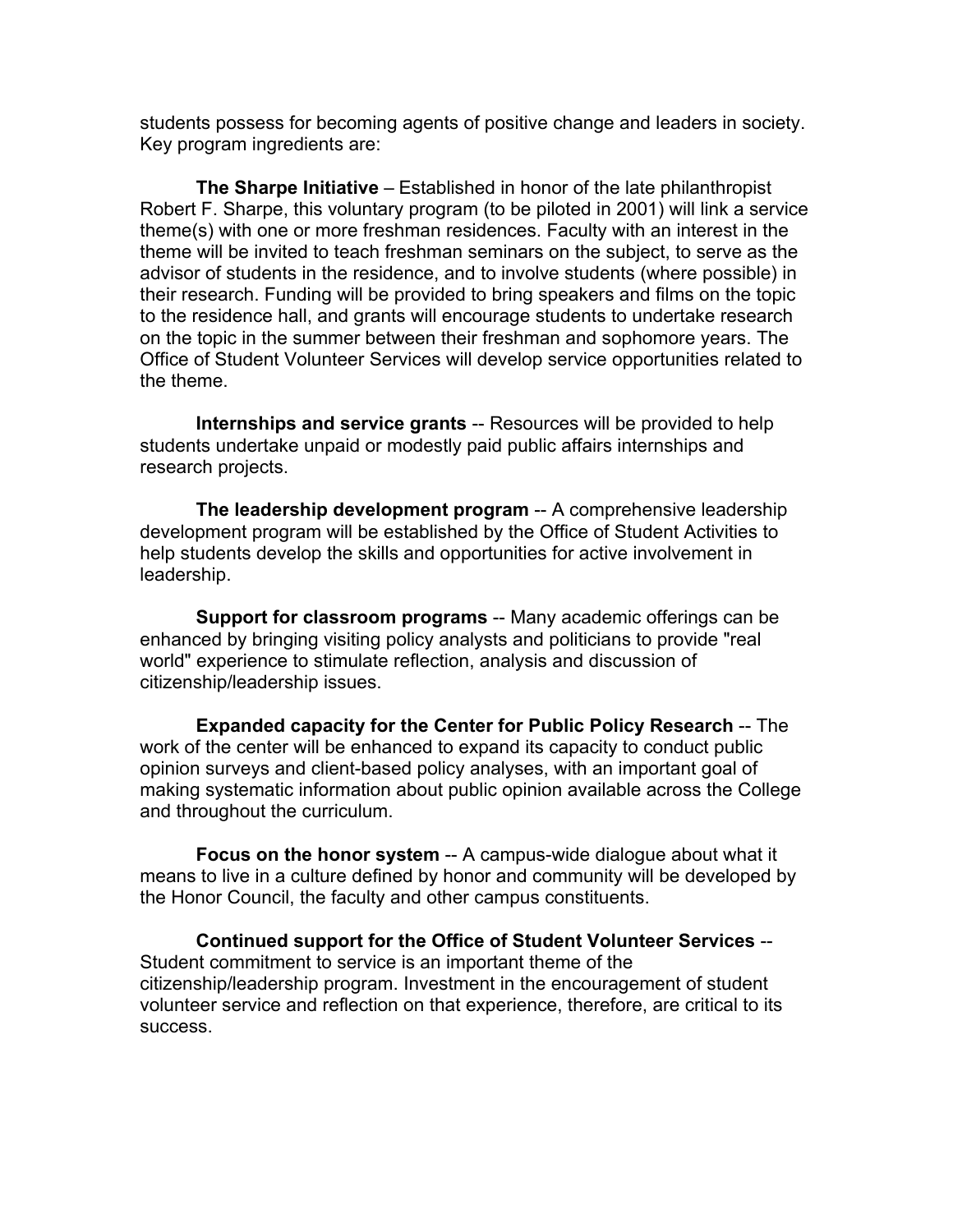#### *Initiative J: Launch programs to educate citizen lawyers in the School of Law and to promote responsible corporate citizenship in the School of Business Administration*

**The Citizen Lawyer** -- To provide a model for educating lawyers in the Jeffersonian tradition of the citizen lawyer and to honor the late Dean William B. Spong, the William and Mary School of Law will initiate the Spong Scholars program by identifying each year five national or international law school applicants whose records strongly suggest potential for excellence as citizens and leaders. The scholars will create a powerful sense of community and mutual support, both while in Williamsburg and throughout their lives. Following graduation they will be asked to spend one or two years in full-time public service, and thereafter to lead in matters of public interest.

To address the disconnect between rhetoric and practice in the education of citizen lawyers, the law school will convene an annual conference of selected leaders from law firms, corporations, public agencies and the judiciary to think together about what needs to happen in the daily lives of their organizations if lawyers are to be encouraged to be constructive citizens and leaders at the community, state, national and global levels. Finally, an endowed chair will be established to stimulate scholarly research to strengthen the concept and practice of citizen lawyers. The holder of the chair will also serve as the director of the citizen lawyer program.

**Responsible Corporate Citizenship** -- The School of Business Administration embraces the responsibility to provide its students a quality business education within a liberal tradition. The school seeks to produce business leaders whose pursuits reflect a refined understanding of business commingled with a will for public service and a heart attuned to the human condition. Although the program is in the planning stage, the School of Business hopes to fulfill this goal by establishing an endowed chair to be held by a scholar who will examine the role of business in human welfare and global sustainability; an operating center to organize interdisciplinary teams of faculty and students which will research and develop themes related to business and social progress; symposia based on the projects growing out of the teams' investigations; and similar other projects.

# **B. Co-Curricular and Extracurricular Initiatives**

## **Finding 11: Maintain the residential character of the College**

 The residential character of the College is a critical component of the learning/living experience of each student. We believe that co-curricular and extracurricular activities are an integral part of a William and Mary education and that those activities thrive only on a residential campus.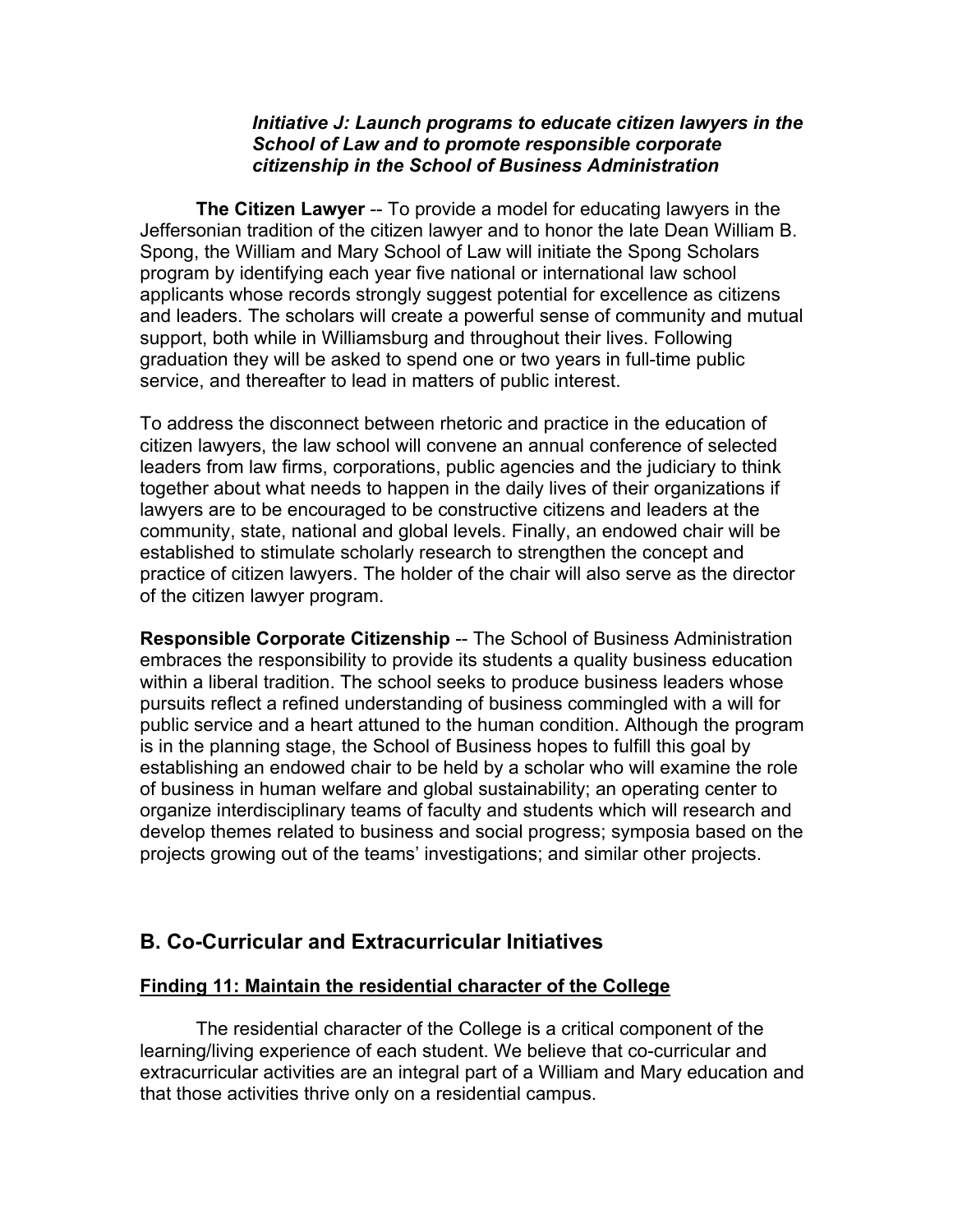#### *Initiative K: Infill campus residence halls to accommodate undergraduates who are currently housed off-campus or at remote sites*

Central to the planning themes of the past several decades and to the mission statement of the College is a commitment to a high-quality residential experience, especially for undergraduate students. Students who attend William and Mary often cite their desire to live in a residential community as one of the primary reasons for applying and enrolling. The College experiences a consistently strong demand for student housing for a number of reasons, one of which is our absolute commitment to house all first-year students in on-campus freshman residences.

In addition, each year for more than three decades, more upper-class students have requested campus housing than the system can accommodate. In recent years, a larger than predicted yield on offers of admission to first-year students has been met in part by reconfiguring rooms to hold more than the normal number of occupants. These circumstances are not desirable, and their impact is compounded by a third factor which also undermines student satisfaction with campus housing: each year 267 students are assigned to live in the isolated Dillard Complex, which is in need of major renovation.

New residence facilities on the main campus are needed to eliminate these undesirable conditions. To replace Dillard and end crowding in the freshman residences, no fewer than 300 bed spaces are required (267 upper-class bed spaces and approximately 35-40 freshman spaces). To reduce or eliminate the number of upper-class students who desire to live in campus housing but cannot because there is not sufficient space for them, an additional 200 bed spaces would be necessary.

Because residence life programs must be self-supporting, a financial feasibility study should be undertaken to determine the ability of the program to absorb the cost of the construction envisioned and to remain market-competitive. Any plan for new facilities should maintain the College's long-standing commitment to constructing residences that are human in scale, embody high design standards, and provide flexibility of use for the future. Because the need to renovate the Dillard Complex is high, the College's goal should be to have replacement facilities available no later than the fall of 2003.

# **Finding 12: Maintain balance between academic, extracurricular and cocurricular activities**

 The well-educated student develops a range of intellectual and interpersonal abilities. He or she will need a diversity of skills – social, as well as academic -- to participate in all aspects of a pluralistic world. Many of the important learning and living experiences of our students are and will continue to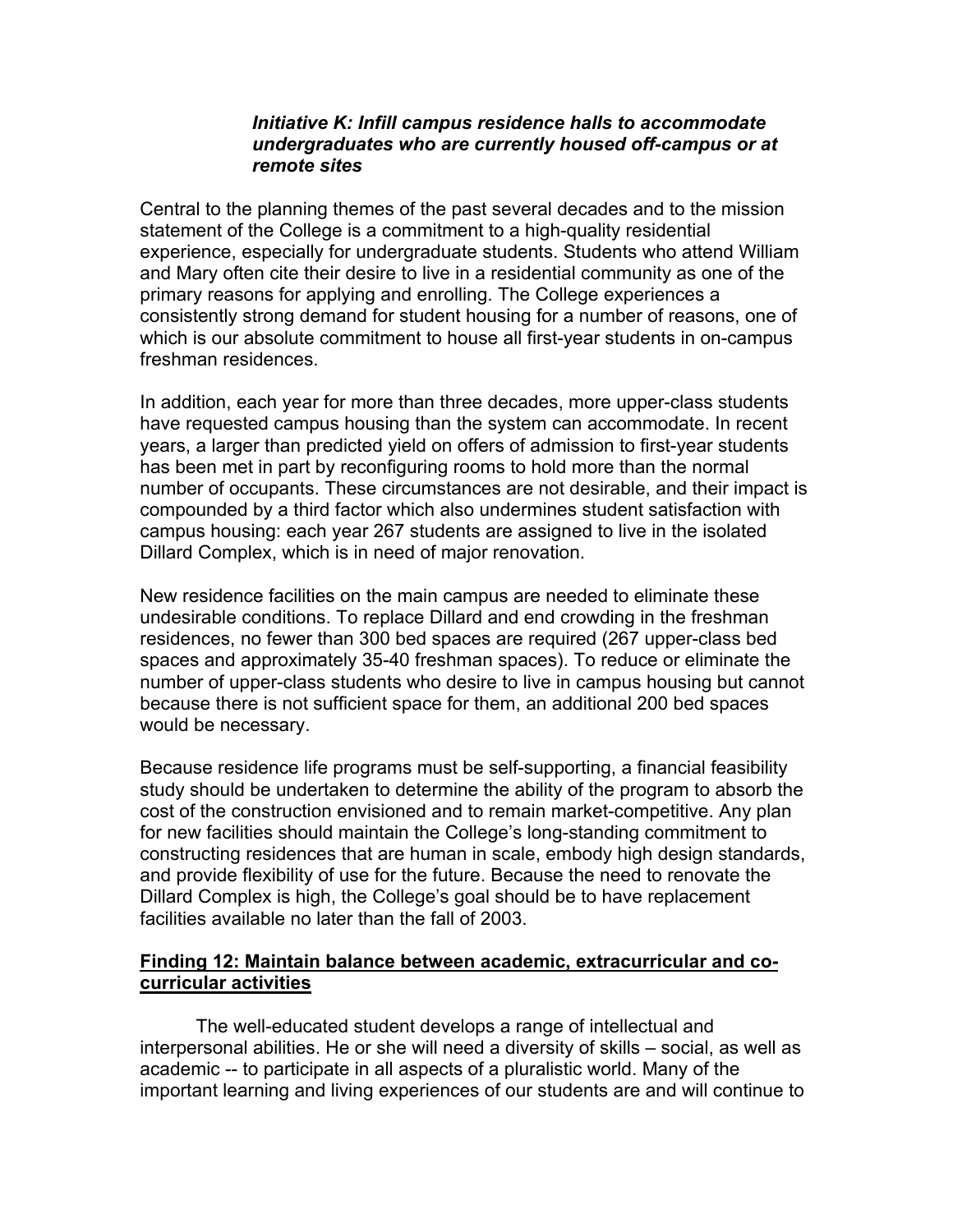be in student activities and government, athletics, community service, residence life and social activities.

# *Initiative L: Undergird the out-of-class experience with appropriate co-curricular and extracurricular programs*

 Participants in the WM 2010 dialogue affirm the importance of preserving balance both in and out of class at the College. Both the expectations of students and William and Mary's aspirations require that excellence and diversity of opportunity be defining characteristics of the out-of-class experience of students, just as surely as they are the hallmarks of the experience students have in class. Numerous examples exist of excellence in the extra- and co-curriculum. A world championship in Model UN competition, national recognition for *a capella* singing groups, a national championship by the law school moot court team, three firstplace wins for a business school team in a national accounting competition, highly competitive club sports and almost 300 student organizations affirm the quality and breadth of existing programs.

Intercollegiate athletic teams have also been highly successful, not only in terms of the conference, state and national championships they have won, but more importantly in the opportunities for participation they have offered many students and the sense of community they create. By upholding the ideal of the studentathlete, our intercollegiate athletic programs demonstrate the value of a balanced education.

Often, however, successes in the extracurricular and co-curricular areas are hard won and are accompanied by a number of perceived shortcomings. A scarcity of funds makes it difficult for student groups and individuals to secure the resources necessary to compete, to perform, to exhibit or to reach an otherwise attainable level of excellence. Perceived deficiencies in the social climate at William and Mary are regular features in the student dialogue. Increasingly, so too are observations about the need for improved recreational facilities, for more "student-centered" spaces, and for the array of activities — university speakers series, for example — found on other campuses.

Developing the infrastructure necessary to sustain excellence in the out-of-class experience of students requires a combination of measures:

- o Expanded recreational facilities and playing fields and increased support for clubs and activities aimed at improving personal fitness;
- o Adequate resources for schools/departments to support cocurricular activity (e.g., choir, Orchesis, debate, graduate house);
- $\circ$  Funds to support individual students/organizations/activities which have the opportunity to compete, perform or exhibit at all levels;
- $\circ$  Support for innovative student social initiatives, especially those which have the potential to benefit the whole campus;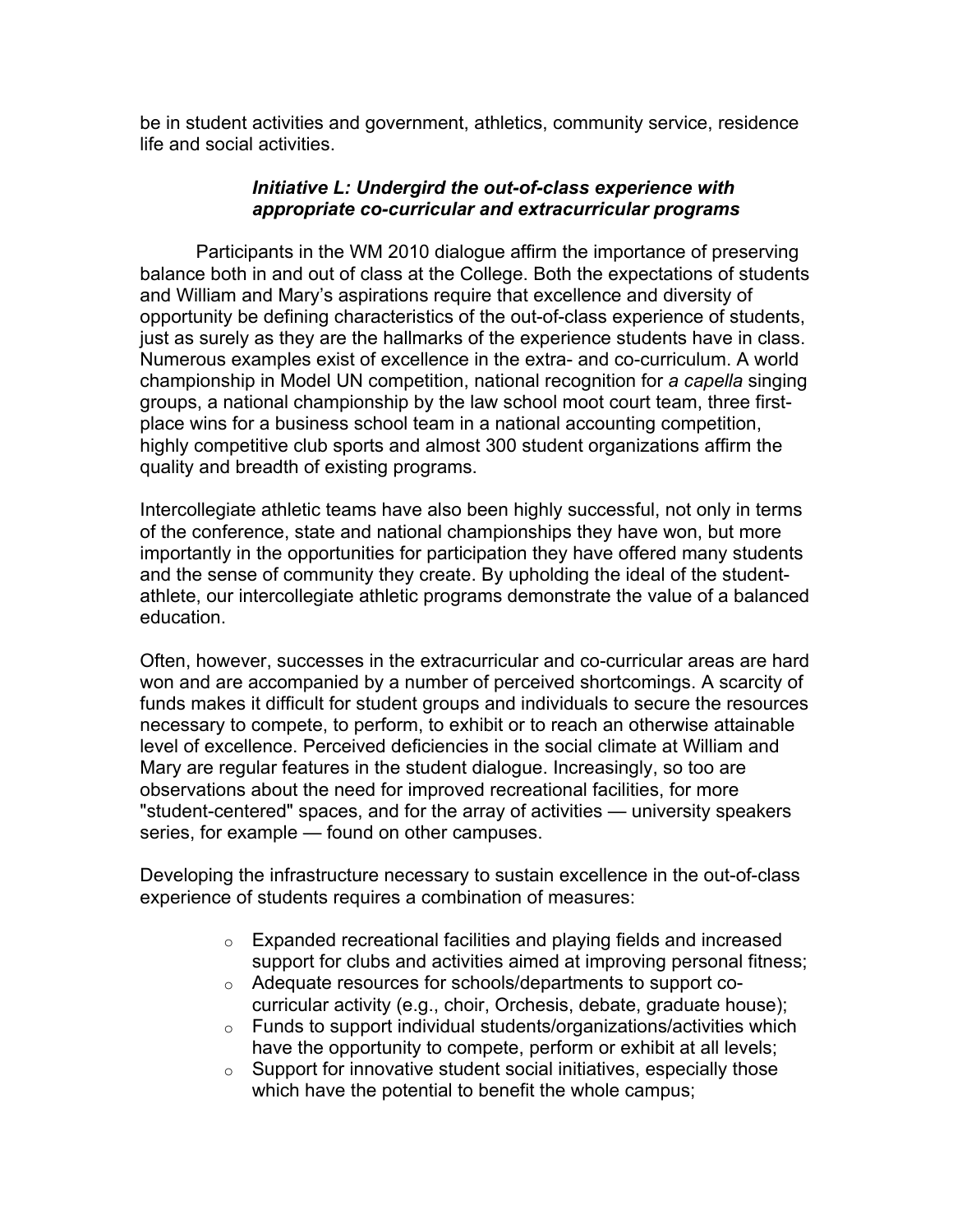- o Creation of a College-sponsored speaker series;
- $\circ$  Renovation and/or expansion of existing facilities such as the University Center and Campus Center (including provision for student rehearsal space, office needs, meetings, etc.);
- $\circ$  Creation of a position to provide professional assistance to student publications including broadcast media; and
- $\circ$  Incentives to encourage faculty members to be more active as advisors/coaches/mentors in extra- and co-curricular activities.

# **II. William and Mary and the Community**

 The community – or perhaps more accurately -- the communit*ies* surrounding William and Mary present both opportunities and obligations for the College. As a public institution, William and Mary has a special obligation to serve its communities and state, not only by providing high-quality education for students, but also by developing the knowledge generated on campus into ideas, methods and projects that can enrich our economy and improve the standard of living for our fellow citizens.

Equally important are the opportunities that our economic development initiatives provide our students and faculty. Our efforts to attract new research and development operations to the area not only set a good example of active citizenship for our students, but they also provide additional opportunities for sponsored research for our faculty, internships for our students and employment for our graduates.

 The College has a unique opportunity to influence the economic development of Virginia, Hampton Roads, and Williamsburg, James City County and their environs. In addition to the talented students it graduates each year from all disciplines, the College is a recognized leader in several areas of research, and is a major employer in Williamsburg and a leading actor in the intellectual life of the local community and Hampton Roads. Just as William and Mary has significant impacts on its neighbors, the College depends on a vibrant, balanced economy in the surrounding area to provide appropriate opportunities for students, graduates, faculty and their families.

In light of the College's often-stated intention to instill a commitment to the public good in its students, it is imperative that William and Mary itself model such public-spirited behavior. To do so, the College joined local governments, Colonial Williamsburg, Eastern State Hospital, Thomas Nelson Community College, regional and state planning agencies and area businesses to form the Crossroads Group whose purpose is to create a vision for the area's future. The results to date have been significant steps toward the revitalization of Merchants Square, continued life for Eastern State Hospital, innovative planning to improve traffic and numerous cooperative efforts.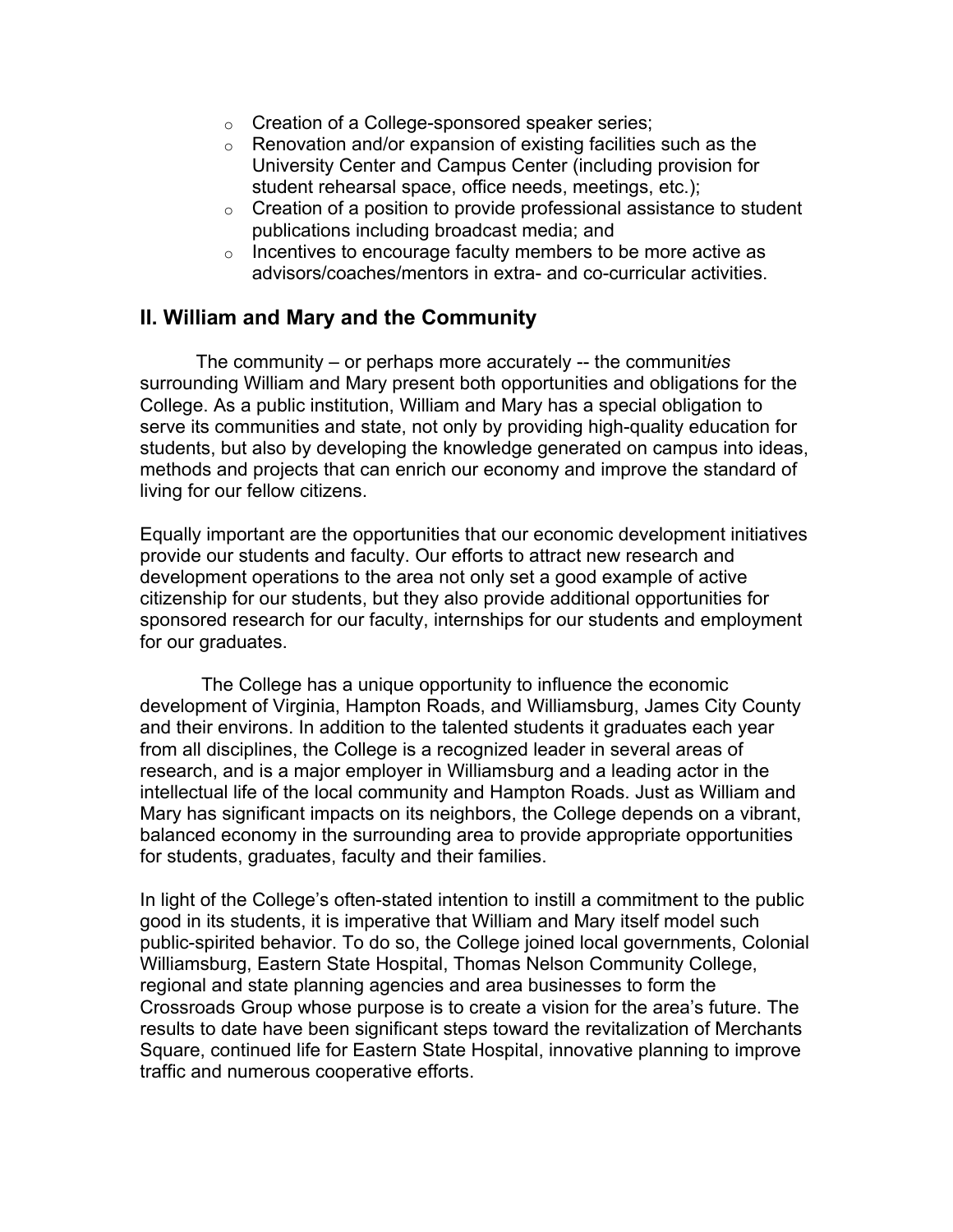One Crossroads initiative is an Economic Development Center partnership between Thomas Nelson Community College and William and Mary to help employers develop a highly skilled workforce capable of supporting the area's growing economy through workforce training, research, employee recruitment and assessment, and professional development programs. The Center would help link employers with programs at the College, particularly in the School of Business. The Center might be located with a technology incubator in a proposed Discovery Center of Greater Williamsburg that would include space and services for technology-related businesses.

These Crossroads efforts have helped broaden and strengthen our economic base, in a manner that preserves -- and even enhances -- the quality of life in the area. The College is pursuing similar efforts in the Oyster Point area of Newport News adjacent to the Applied Research Center (ARC) and in Gloucester Point in the area surrounding the School of Marine Science and the Virginia Institute of Marine Science.

In a related development, the William and Mary Endowment Association recently made an investment in New Town, a mixed-use community across from North College Woods. A private, independent organization, the association has purchased an interest in 300 acres of the New Town area, a decision that will eventually provide faculty members and students a wide range of opportunities. The corporations attracted to New Town's research and development area will be encouraged to offer collaborative research and consulting opportunities to interested faculty members. And in typical fashion, the faculty members who choose to participate will find ways to use these experiences to enliven their classrooms and to involve students in experiential learning.

# **Finding 13: The College should participate more fully in the life of the community, especially in ways that will enhance William and Mary's primary mission of teaching and learning**

## *Initiative M: Enhance teaching and learning by establishing public/private partnerships*

 To achieve its full potential as an outstanding teaching and research university, William and Mary must foster outstanding teaching that builds on close interaction between students and faculty and supporting research. Research supports teaching and provides the foundation for technology transfer and partnerships, which in turn provide increased funding for research. The College can use those relationships to influence economic activity in ways that strengthen College programs and the local economy. A project to enhance those partnerships has three key elements:

**Outside Funding** -- Obtain outside funding from organizations that seek research and technology transfer partnerships. Additional funds are needed so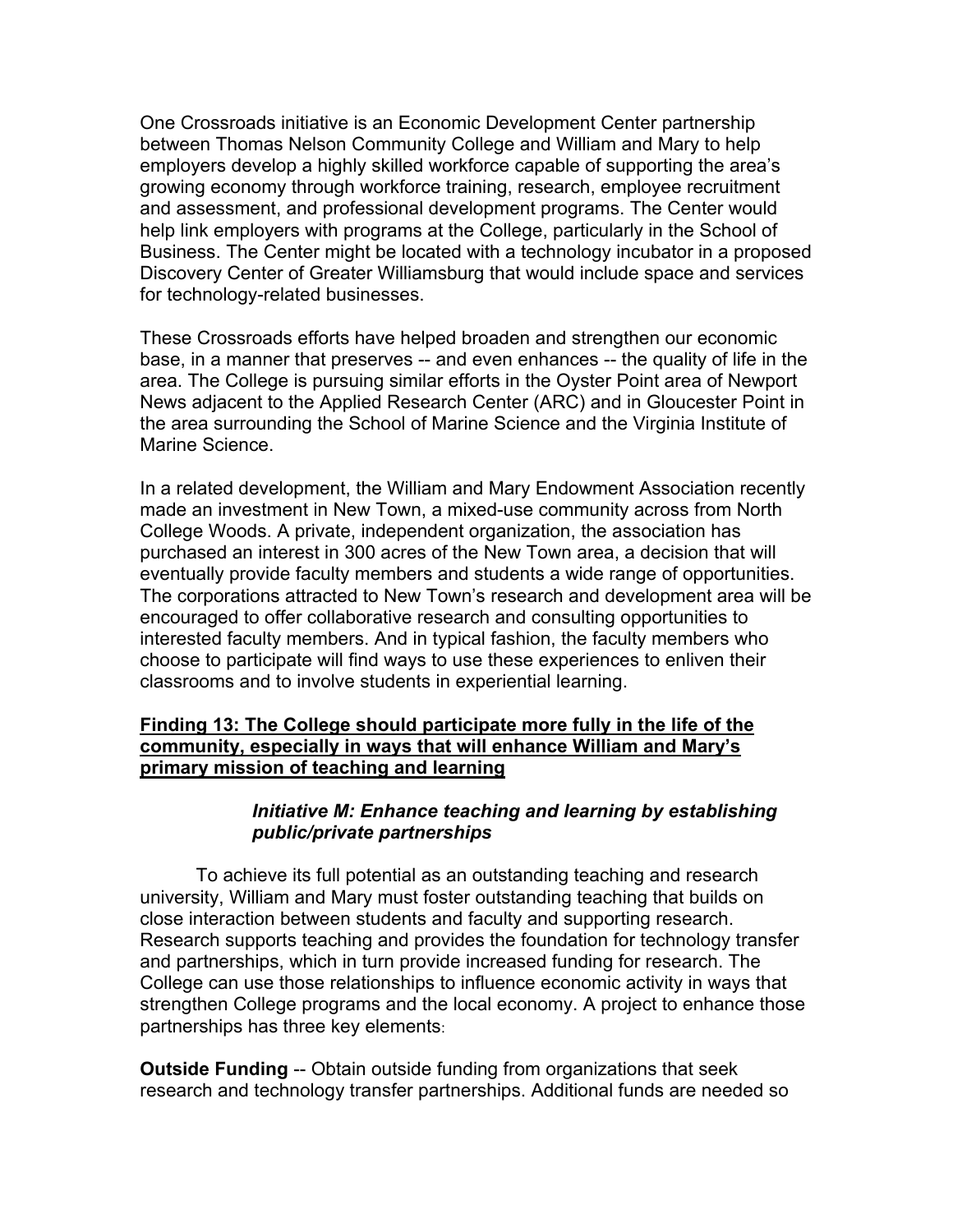that start-up activities do not draw resources from existing programs. Funding is needed to support organizations like the Applied Research Center (ARC) and SMS/VIMS that can serve as platforms for partnerships with the private sector and generate research support for faculty and students.

**Knowledge-based Organizations** -- Work with state and local economic development organizations to attract knowledge-based organizations to areas around our campus locations. Even in an age of telecommunications, proximity is often important in forging partnerships, particularly when laboratory access is required or student internships are involved. The Endowment Association's investment in New Town creates new strategic possibilities for a research and technology boulevard that can attract technology-based companies to an area adjacent to the campus.

**Intellectual Property Policy** -- Gain approval for a new intellectual property policy and establish a support process for technology transfer. Effective research and technology transfer requires appropriate procedures for handling intellectual property issues, negotiating contracts and making appropriate use of faculty and student time. Implementation requires an intellectual property policy that addresses the issues, and a support process to encourage disclosures and assist with patent applications.

# **III. William and Mary and the World**

Time was when universities could focus students' attention on the particular demands of their own culture, place and time, but that era has long since evaporated in light of the new reality of internationalism. To be truly effective in such a world, today's graduates must not only understand the broad currents of world history, religion, economics, politics and cultures, but they must also be able to use their analytical skills to dissect international situations related to such diverse and complex fields as public health, foreign trade, peace and security, climate change and hundreds of other equally challenging areas. William and Mary is well positioned to provide both the conceptual understanding and the practical experience necessary for students to work effectively with the new global realities.

The College's strong academic offerings in international relations, government, history and foreign languages, coupled with the innovative programs initiated by the Wendy and Emery Reves Center for International Studies provide an ideal conceptual base for all students. The Center's study abroad programs, symposia on world trouble spots, and people-to-people initiatives give students opportunities to convert theory to practice. The graduate and professional programs are also increasingly offering opportunities for their students to take part in international projects.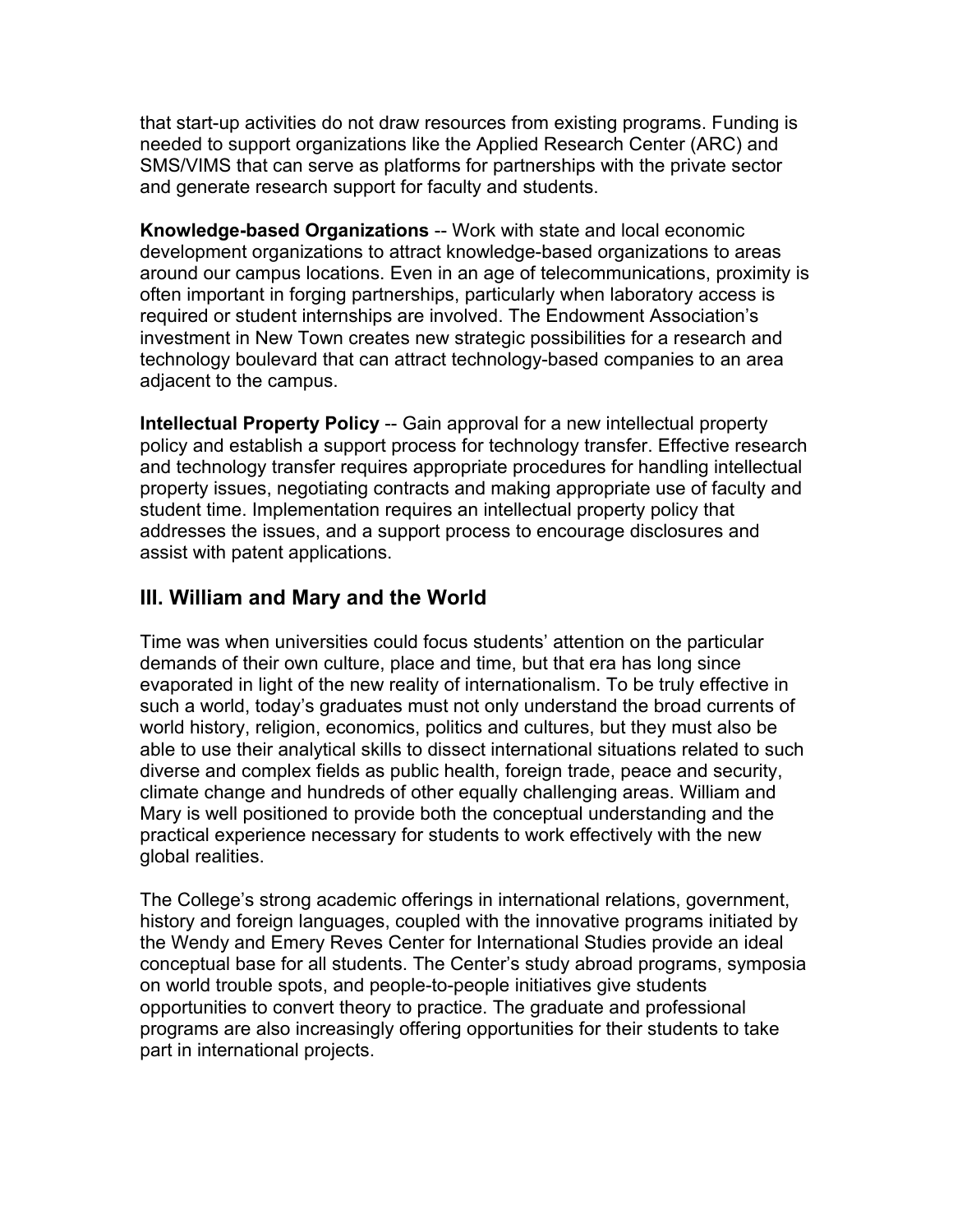What is now needed is an expansion of these programs so that they permeate the College. Internationalization should not be a secondary consideration in classes and seminars, but intimately woven into the fabric of the curriculum. The same is true for study abroad, which ideally should assume a central place in every student's education.

Finally, we must do more to bring to the campus the wealth of international experience now available to us. Through Internet linkage, teleconferences and other technologies, our students can benefit from lectures, discussions, demonstrations and other educational activities from many foreign sites.

# **Finding 14: Nurture our students' understanding of and capacity to serve and thrive in the global community**

Our graduates will have to live in and be comfortable with a world in which boundaries and distances mean very little. They will need to be at ease in foreign cultures, to respect different traditions and to adjust to different circumstances.

# *Initiative N: Provide an off-campus experience for each of its undergraduates*

Curricular offerings, while important, cannot in and of themselves provide all the insight and understanding needed for leadership and success in the new global environment. To the extent possible, William and Mary should provide every student an opportunity to live, work and study in an off-campus environment, for a summer, a semester or an entire academic year. While an international experience is best suited to this objective, domestic options could also facilitate such growth.

Important initiatives already support this vision. The Reves Center, for example, has identified an expanded array of international study options for students and has had some success in leveraging its financial resources to enable an increased number of academically deserving but financially needy students to travel and study abroad. Other good examples of activities already begun on the international level include the Charles Center's promotion of and support for overseas research projects for Monroe Scholars, a new initiative to provide foreign affairs summer internship experiences for undergraduate students, support for international service activities by the Office of Student Volunteer Services, and the Reves Center's new "peace research initiative" supporting student-faculty teams conducting field research overseas. Domestically, partnerships with the Biosphere Program and Oak Ridge National Laboratory and the Washington semester (as well as expanded internship opportunities) have provided many options for students.

Realizing the goal of providing every undergraduate an off-campus experience will require a substantial expansion of the number of opportunities available to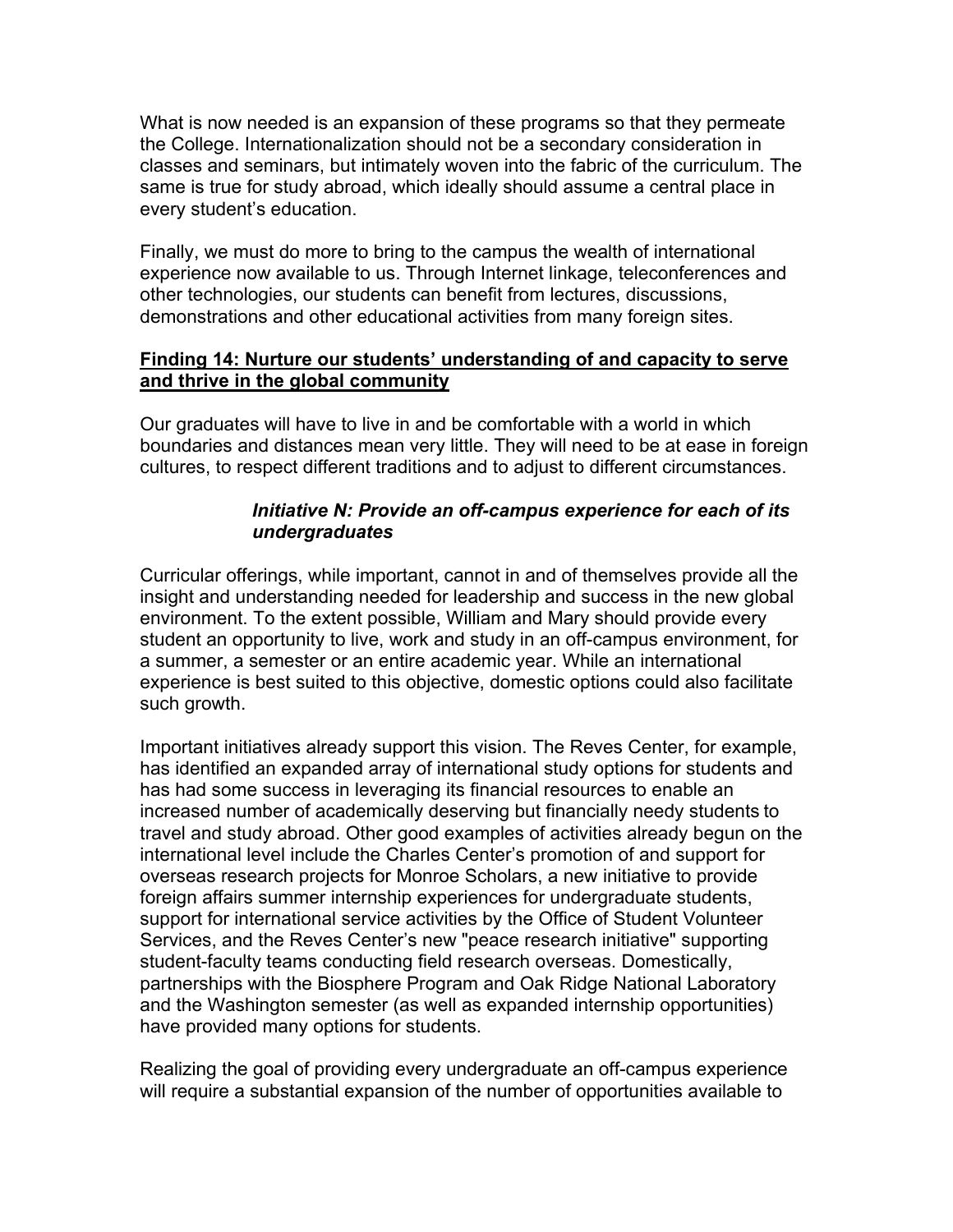William and Mary students. A wider array of both international and domestic study/internship opportunities must be developed and marketed to the students. This must be accompanied by additional financial aid resources to mitigate any cost differential between study at William and Mary and the cost of study or work off campus.

Because the efforts of a number of William and Mary entities will be needed if every student is to participate in off-campus learning, a team should be established and charged with responsibility for, 1) identifying and marketing an array of opportunities sufficient to meet the goal, and 2) insuring an infrastructure sufficient to support William and Mary students engaged in off-campus learning. Simultaneously, efforts to expand financial aid resources until they match fully our students' financial need must continue, along with efforts to eliminate any remaining barriers to the use of financial aid resources in programs not affiliated with the College.

#### *Initiative O: Reevaluate our relationships with foreign universities, strengthen promising relationships, and initiate new relationships with universities that match William and Mary's mission and stature*

The College has worked hard to develop a truly international campus. One important aspect of this goal is to form strategic alliances with leading colleges and universities around the world. These international alliances enable us to exchange students and to promote collaboration among faculty and administrative staff.

The College needs to work with institutions around the world and develop multifaceted partnerships of mutual benefit. That with Keio University, the oldest university in Japan and one dedicated to innovative learning and research, with which we share a ten-year record of joint accomplishment, constitutes a successful model of what we hope to achieve more broadly around the world. Such partnerships would allow William and Mary students access to the world's other great institutions of higher learning, encourage faculty exchanges and create institutional opportunities for greater collaboration. They would also strengthen the international aspect of the College community by bringing talented foreign students to William and Mary.

## *Initiative P: Take advantage of an opportunity provided by federal funding to co-found with Colonial Williamsburg the National Institute of American History and Democracy*

The possibility of funding from Federal sources has encouraged Colonial Williamsburg and William and Mary to launch planning of the National Institute for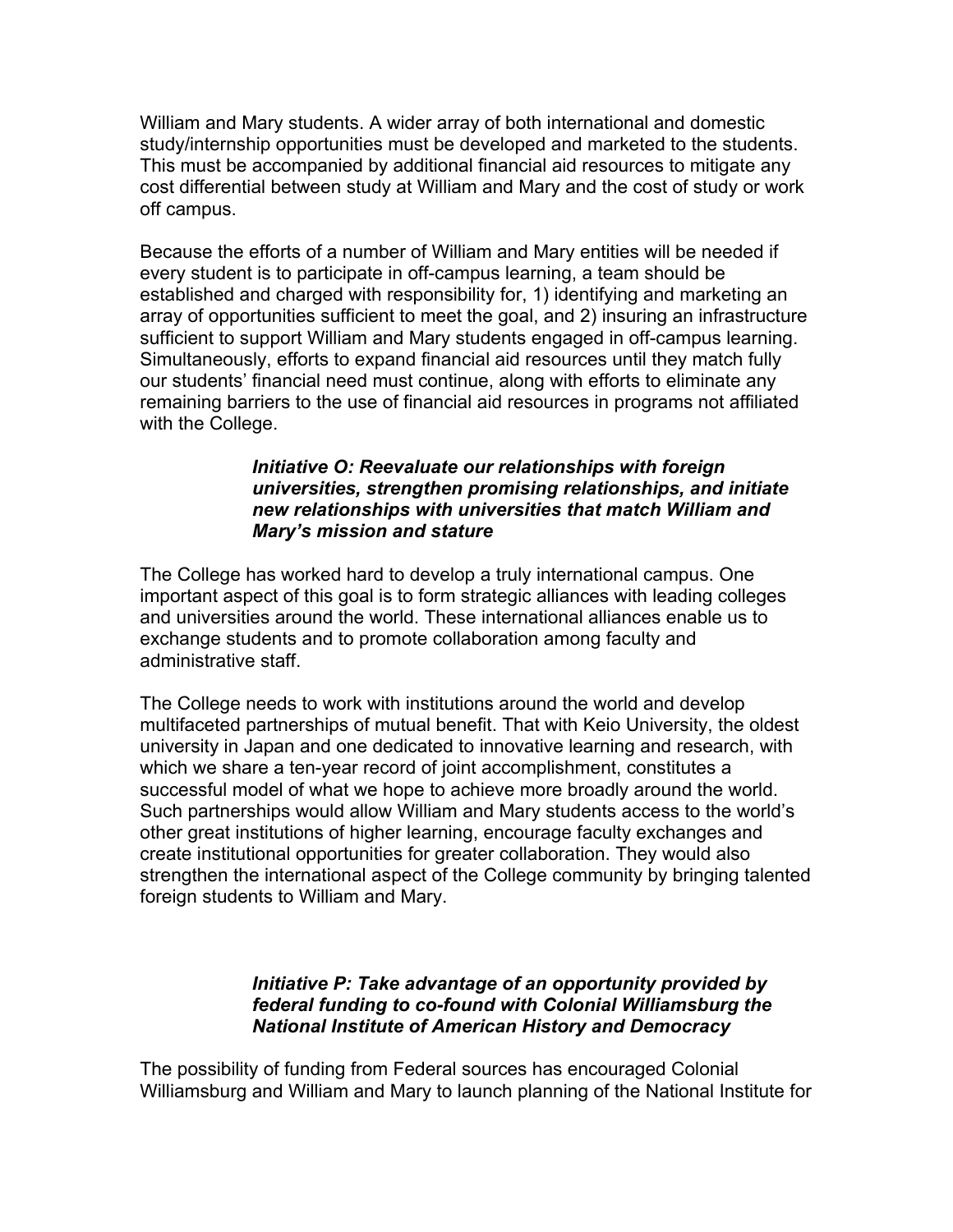American History and Democracy (NIAHC). Working with a select committee of faculty and administrators, the Dean of Faculty is planning an initiative that will build on the interest expressed in WM 2010 that we reach out to the nation and the world in substantive ways and not lose touch with the unique and vital legacy that undergirds our three-hundred-year-old traditions. The initial programmatic offerings will include a summer high school program for gifted and talented students from across the nation in American history and an undergraduate semester-in-residence program for up to 100 students from a broad range of national and international colleges and universities.

The Williamsburg undergraduate semester-in-residence program will be modeled after successful programs at other institutions (e.g., Columbia University's Biosphere 2 Center Earth Semester and American University's Washington Semester). The unique focus will be on public history, colonial history, historical anthropology and material culture. Up to 100 students per semester will attend and live in residence at the Woodlands. Students will take an array of courses likely including one common course taught by a distinguished guest instructor, one of several special courses taught by combinations of William and Mary, CW and visiting faculty from partner institutions. Also available to the students will be internships, research and space-available William and Mary courses. The first group of students, probably a reduced number of about 30, will come for the fall semester, 2002, while the high school program will begin in the summer of the same year. This initiative is dependent upon the receipt of federal funding.

## *Initiative Q: Take advantage of the opportunities for our students and faculty offered by the Washington, D. C., area, by establishing an office there*

A College office in Washington, D. C., can advance four important goals: 1) to enhance the academic mission, 2) to increase our national and international visibility, 3) to strengthen the College's ties to key alumni and friends, and 4) to secure additional federal, private and foundation funding.

Most of the benefits of such an office accrue directly to the academic programs,

which will use the facility to offer courses, seminars and workshops, alone and jointly with Washington universities and organizations. The College's Washington program will finally have a permanent home in which to base its programs designed for students in public policy, government, international relations and other academic areas.

But students and faculty would not have to go to Washington to be able to benefit from the office. Through the use of advanced technology, the facility could serve as a site for interviews and/or lectures by politicians, diplomats, academicians and others, which could be fed via the Internet to students and faculty on campus.